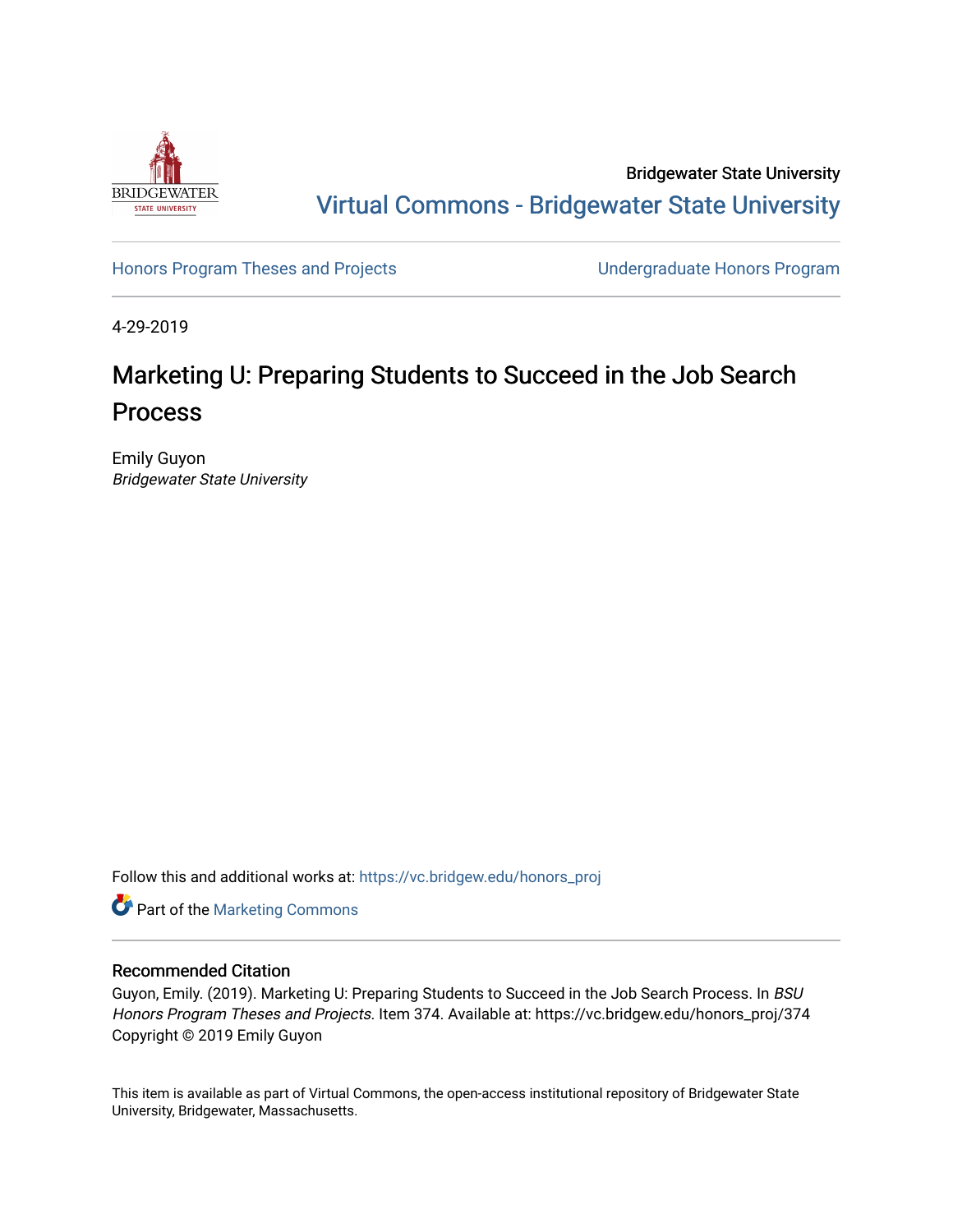# **Marketing U: Preparing Students to Succeed in the Job Search Process**

Emily Guyon

Submitted in Partial Completion of

the Requirements for Commonwealth Honors in Management

Bridgewater State University

April 29<sup>th</sup>, 2019

Dr. Kathleen Ferris-Costa, Thesis Advisor

Dr. Todd Harris, Committee Member

Dr. Adriana Boveda-Lambie, Committee Member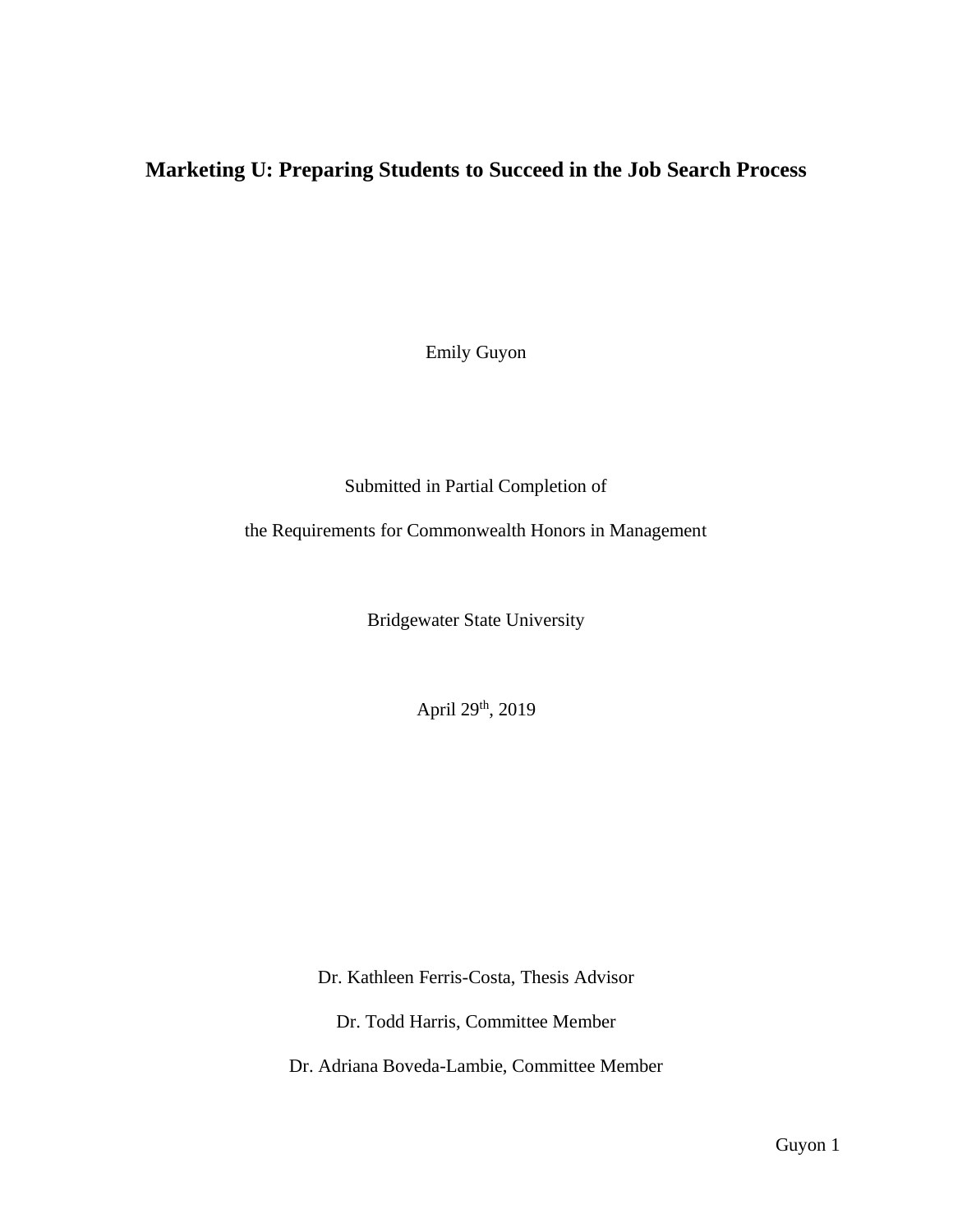# **Table of Contents**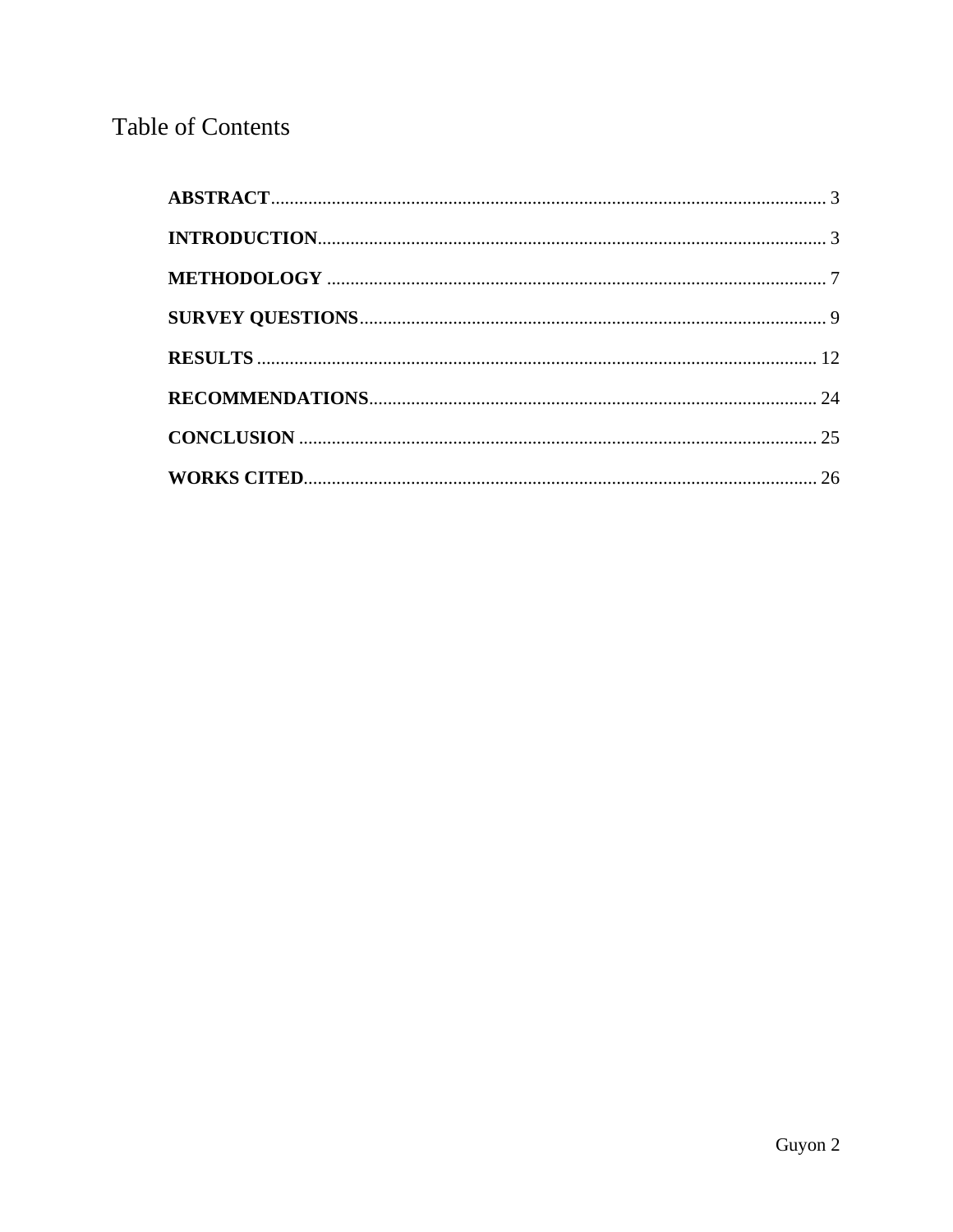#### <span id="page-3-0"></span>**ABSTRACT**

Despite the extensive careers services programs offered at secondary education institutions across the United States, students continue to underutilize the programs offered for career preparedness. The purpose of this research was to investigate what skills students were interested in learning more about related to the job search process and how they preferred to receive such information. It also examined if the graduate students in the Ricciardi College of Business at Bridgewater State University utilized Career Services, what resources they were interested in learning more about, and how they preferred these resources to be offered. The findings were consistent with previous research studies and showed Career Service resources are greatly underutilized by graduate students. In this study, 46 percent of students have never utilized Career Service resources compared to 34% noted in previous research findings (Fadulu 2018). Based on the study's findings, several recommendation were given as to how the RCOB can offer Career Service resources to graduate students to improve the likelihood students will utilize the resources and benefit from their experiences.

#### <span id="page-3-1"></span>**INTRODUCTION**

Statistics regarding what employers look for in their employees during the job interview process proves to be eye-opening. Typically, only 2 percent of applicants for a job will be called for an interview (Gladstone 2017). Applicants to a specific job need to master the pre-interview skills for a job in order to actually land an interview, as well as the actual interview if they want to land the job. According to research by Deloitte, Inc., "75 percent of the global workforce will be made up of millennials by 2025" (Gladstone 2017). Graduating college students will continue to make up the ever-growing workforce, but will they feel confident to succeed in it? It is the responsibility of higher education to fill the gaps in their students' professional skills and experience to produce the most prepared students. How can Bridgewater State University and the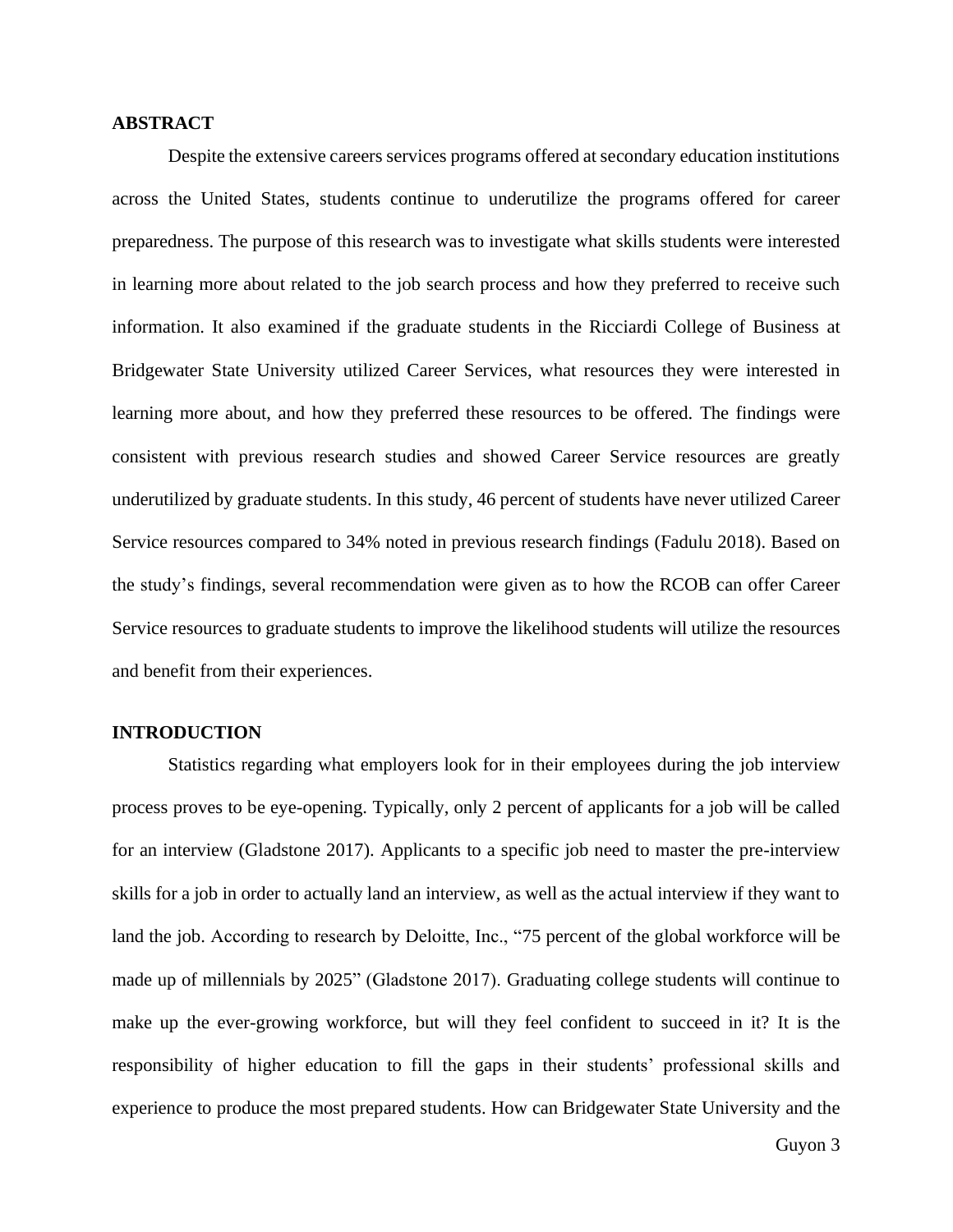RCOB best prepare their students for success with the job search process? The purpose of this survey, as explained in the abstract, was to determine the needs of graduate students here at Bridgewater State University in order to provide these resources in a useful manner to prepare students for the job search process and how they can best market themselves to employers.

In a preliminary study conducted in Fall 2017, students in Dr. Ferris-Costa's two Marketing Research classes designed a qualitative study to investigate undergraduate students' perceptions of their preparedness for the job search process. Eight focus groups were conducted, with six undergraduate business students in each group, resulting in a total of 48 undergraduate student participants. The students were asked 20 open-ended questions by various moderators using a preapproved, focus group moderator guide for consistency. A total of 25 males and 23 females were surveyed, representing 10 sophomores, 21 juniors, and 17 seniors. Overall, 90 percent of the students reported feeling unprepared for the job search process. The students recommended Bridgewater State University offer a credited course focusing on the following skills: Cover letter writing, interviewing, job etiquette, networking, resume writing, and social media presence. The purpose of the preliminary study was to analyze how confident and prepared undergraduate students felt prior to graduation, what skills they wanted to learn more about and the preferred modality to receive such information. This study extended that research to the business graduate students at Bridgewater State University.

#### **LITERATURE REVIEW**

Students across the country, including here at Bridgewater State University, do not actively utilize the career services departments at their schools. Only 34 percent of students across the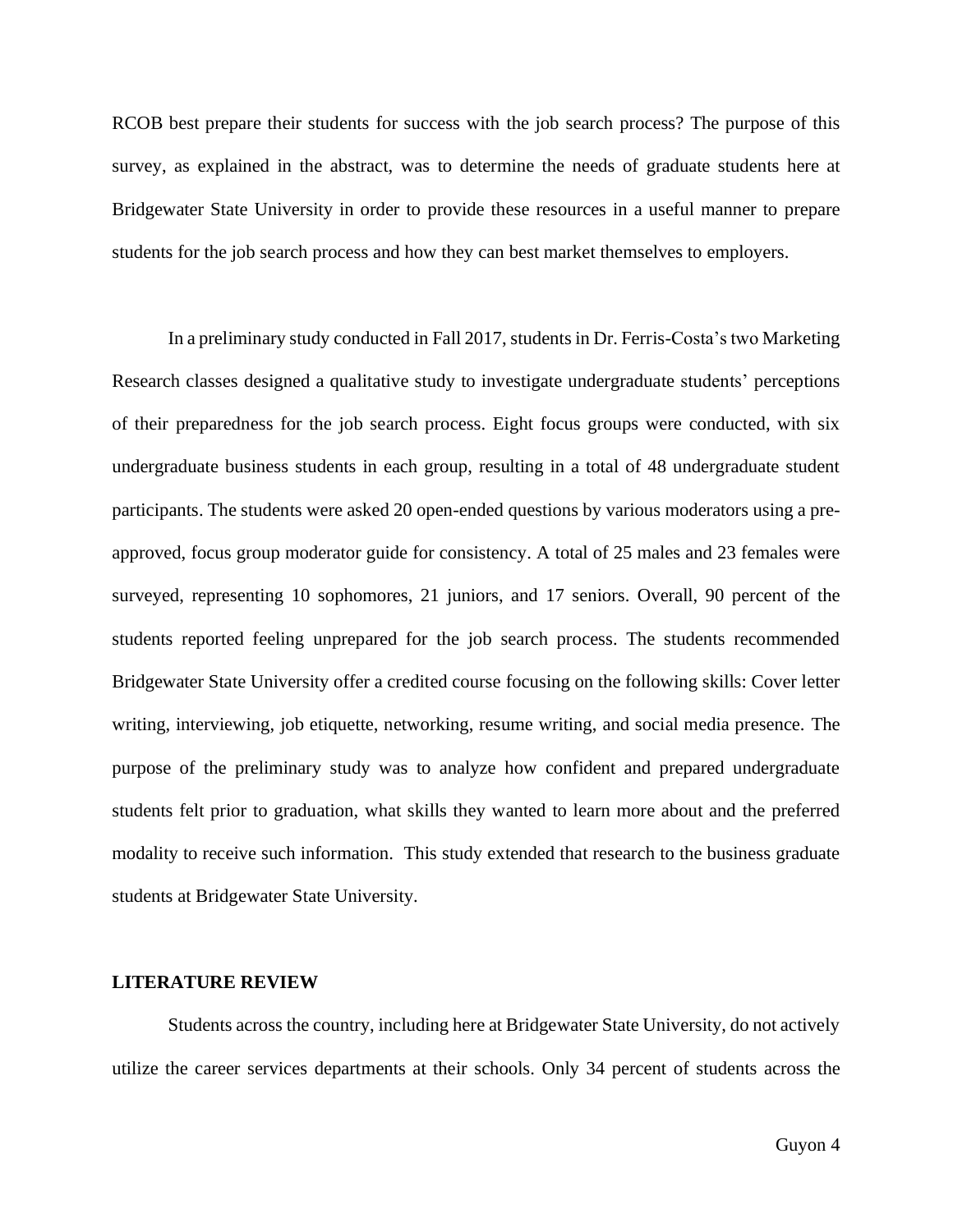nation feel confident enough to participate in the job market, and 36 percent feel confident to participate in the workforce according to a study conducted by Gallup and the Strada Education Network (Fadulu 2018). The same study conducted found "fewer than 20 percent of undergraduate students [across 43 randomly selected public and private universities in the United States] reach out to their school's career centers for advice on finding jobs or finding and applying to graduate programs" (Fadulu 2018). Students feel more comfortable consulting family, peers, and friends on important issues regarding their education and career, assuming those closest to them know what is best for their success. Christine Cruzvergara, the director of Wellesley College's careereducation office, says that "students will go to their trusted network to get information—that may be a faculty member—before they develop a relationship with someone in student affairs or the career office," (Fadulu 2018). The Gallup study found that "almost 50 percent of current students speak often or very often with faculty or staff about their future careers" (Fadulu 2018). A strong disconnect lies between students and their school's career services programs – however, the bond between students and faculty remains clear.

The average job opening draws in over 250 applications (Gladstone 2017). How can Bridgewater State University ensure their students feel prepared and confident when entering the job search process? Fostering a motivational environment is critical to ensuring students engage in preparing themselves fully to enter the job market. It was found that "first-generation and transfer graduates [are] the least likely to use career services while in college" (New 2016). Bringing education directly to students through a class rather than a service they have to seek out and make time for in an already limited schedule would benefit a multitude of students at Bridgewater State University. Many local universities, including Bentley University and the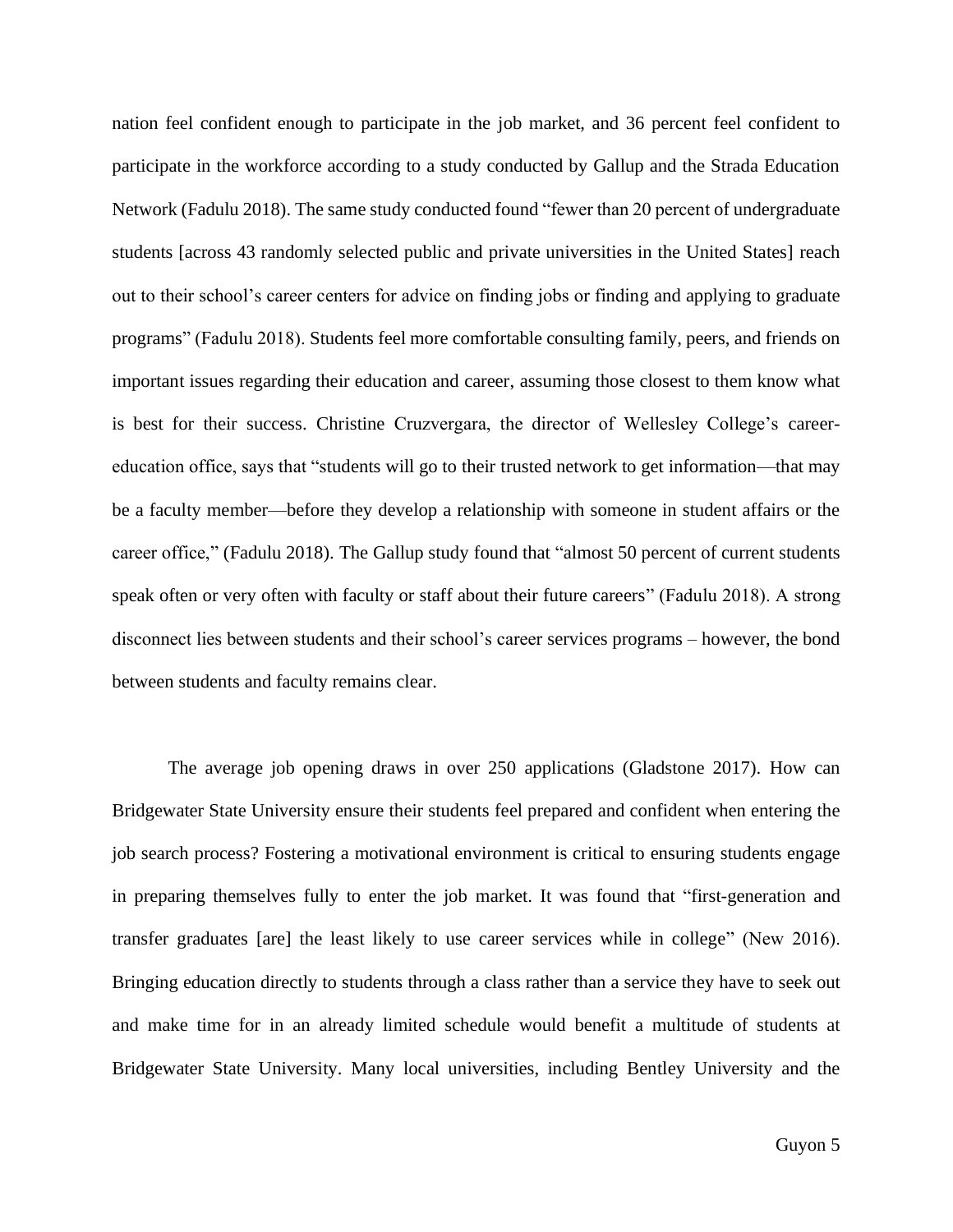University of Rhode Island, offer similar courses a business elective or part of their required curriculum. A class focusing on the skills necessary to successfully begin and work through the job search process is a way to provide easy access to students and help motivate and encourage them to take charge of their careers before graduation. As with the changing trend of college career service focusing on creating "connected communities…its new iteration offers a stronger emphasis on building connections through partnerships with employers from a variety of sectors, experiential learning, mentoring, and developing career communities of learners and networkers that will engage students and alumni for a lifetime" (Dey 2014). Career services are transitioning to include a wider range of services, but if students do not utilize the services provided, what use will the program provide?

One emerging trend in career services is "establishing stronger coordinated campus partnerships" (Dey 2014). With the development of relationships between career services and various other departments across an institution's campus, it is possible and likely that a connection between career services here at Bridgewater State University and professors of the Ricciardi College of Business is possible in helping to develop a course that offers the same or similar programs available through Career Services. In order for the continued success of Career Services, "the need for career services to meet students in their space across campus and virtually" (Dey 2014) is equally important as connecting to key stakeholders. The "existence of effective online career services may help students with the difficult task of balancing life and work" (Venable 2010) by delivering services through different times and methods online. Connecting to different areas on campus can help to "[leverage] the entire campus ecosystem through partnerships and collaboration" (Venable 2010). However, our qualitative study findings indicate the majority of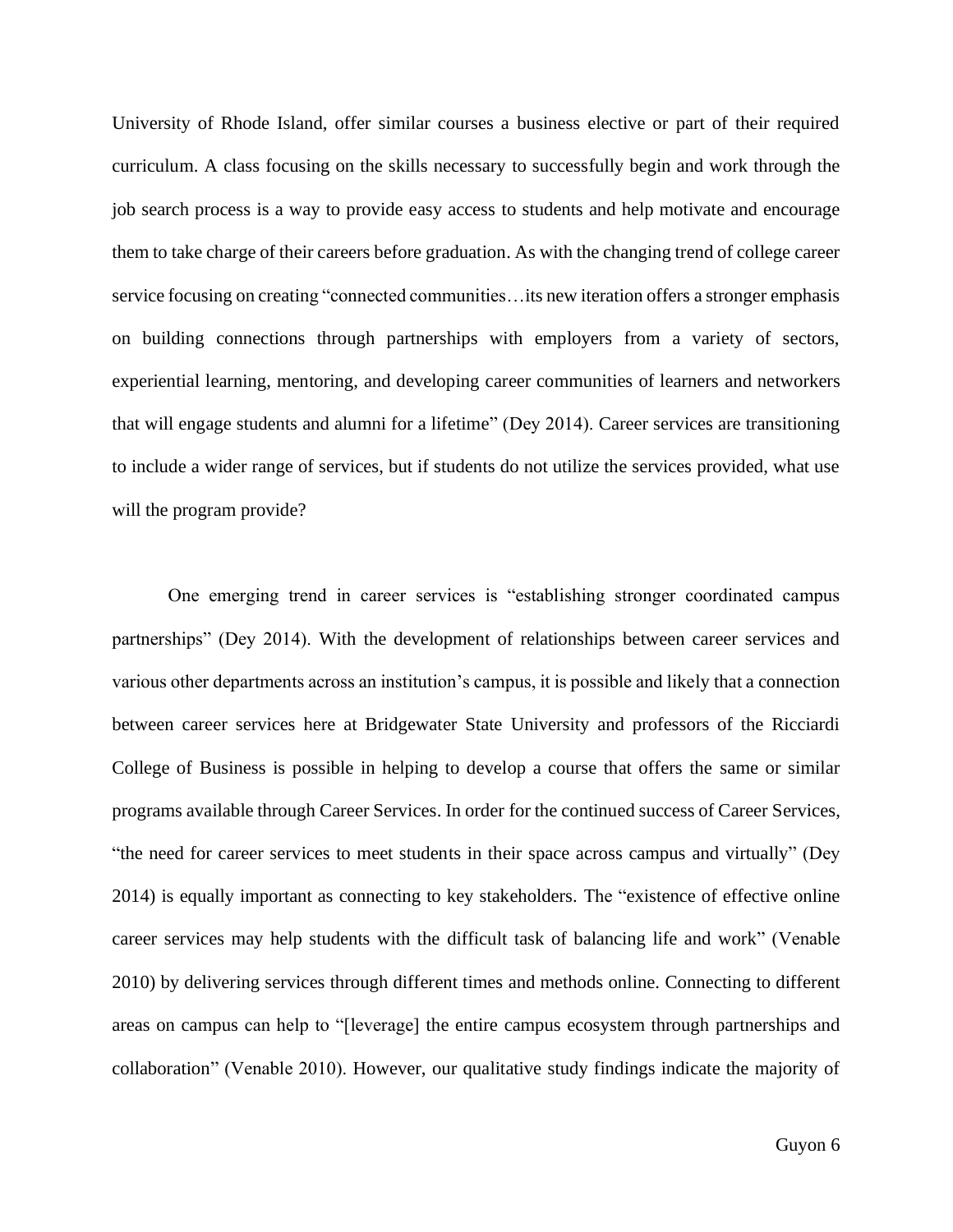the BSU's student population work outside of school and their time is limited. Therefore, unless they are earning credit or getting paid, it is unlikely they will visit Career Services. Creating a class that focuses on job search preparedness by incorporating the resources from Career Services, would benefit both the students of the Ricciardi College of Business and Career Services. A collaboration between professors and Career Services would allow information to be shared and communicated with students in a timely and beneficial manner.

### <span id="page-7-0"></span>**METHODOLOGY**

The survey was created using Qualtrics, an online survey software. There were a total of 28 questions organized into 11 blocks, by topics, with corresponding questions under each. Many of these topics were identified in the first qualitative study as the areas of most importance to the students (excluding demographics). The blocks are as follows:

- Working a Career Fair
- Networking
- Mentor
- Job Shadowing
- Internship
- Cover Letter
- Resume
- Interviewing
- Student to Professional Transition
- Conclusion
- Demographics

The demographic results from the survey are as follows:

| <b>GENDER</b> $(n=46)$ |     | AGE (in years) |    |
|------------------------|-----|----------------|----|
| Female                 | 22. | Average        | 28 |
| <b>Male</b>            | 24  | <b>Minimum</b> | 21 |
| <b>Other</b>           |     | <b>Maximum</b> | 51 |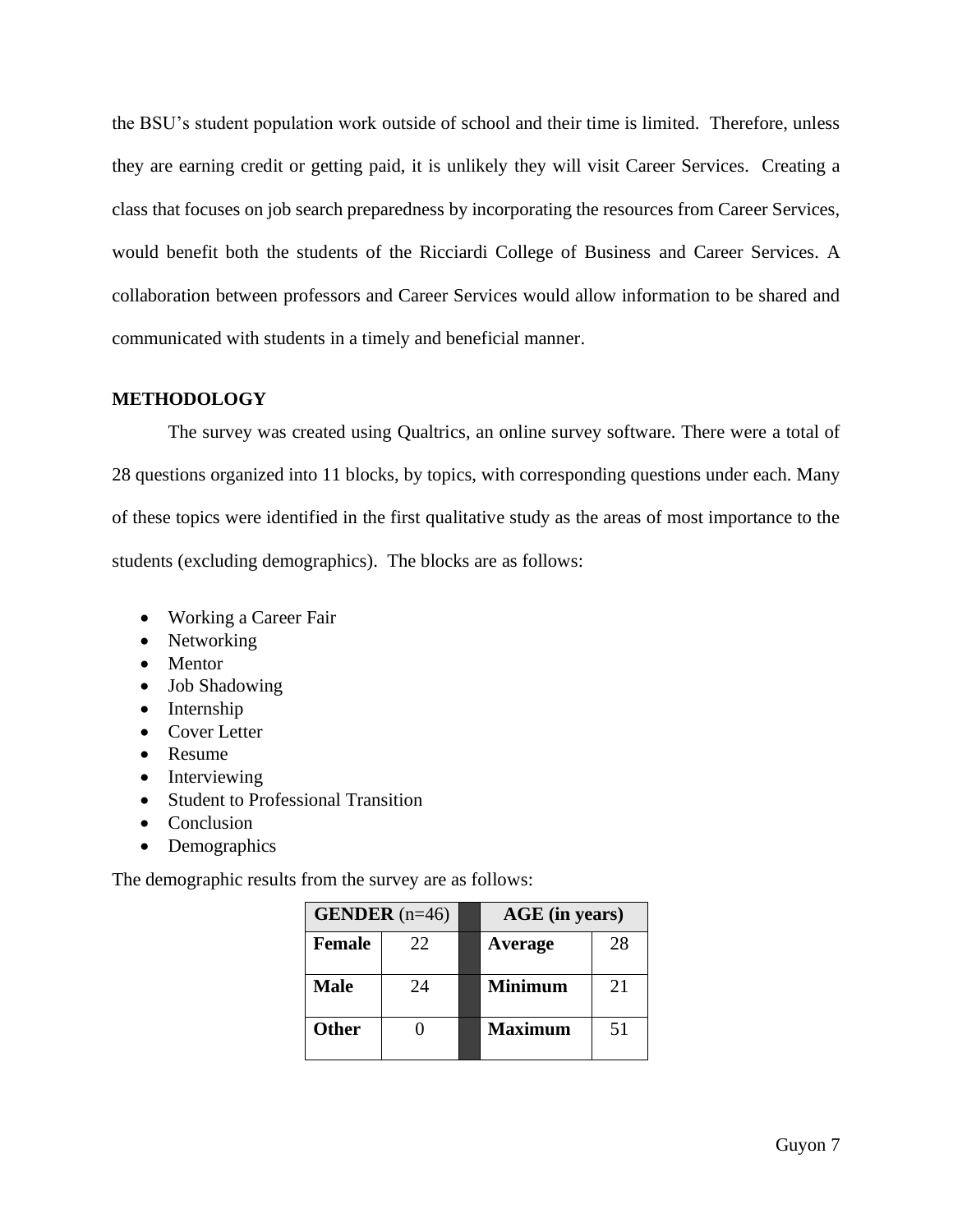The survey consisted of various types of questions including multiple choice, rank-order, and Likert-type scale questions that allowed for a variety of ways for participants to answer honestly and accurately. The completed survey was administered to 46 graduate students at Bridgewater State University in the Ricciardi College of Business, equal to a 57 percent response rate. Responses were solicited via class visits and Blackboard announcements which included the survey link. Candy bar incentives were provided to students during class room visits. The average age of the respondents was 28 years old, with 24 males and 22 females completing the survey.

| <b>Participation</b>      | Your participation in this survey is voluntary. You may refuse to take<br>part in the research or exit the survey at any time without penalty. You                                                                                                                                                                                                                                                                              |  |
|---------------------------|---------------------------------------------------------------------------------------------------------------------------------------------------------------------------------------------------------------------------------------------------------------------------------------------------------------------------------------------------------------------------------------------------------------------------------|--|
|                           | are free to decline to answer any particular question you do not wish                                                                                                                                                                                                                                                                                                                                                           |  |
|                           | to answer for any reason.                                                                                                                                                                                                                                                                                                                                                                                                       |  |
| <b>Benefits</b>           | You will receive no direct benefits from participating in this research<br>study.                                                                                                                                                                                                                                                                                                                                               |  |
| <b>Risks</b>              | There are no foreseeable risks involved in participating in this study<br>other than those encountered in day-to-day life.                                                                                                                                                                                                                                                                                                      |  |
| <b>Confidentiality</b>    | Your survey answers will be sent to a link at Qualtrics.com where<br>data will be stored in a password protected electronic format.<br>Qualtrics does not collect identifying information such as your name,<br>email address, or IP address. Therefore, your responses will remain<br>confidential. No one will be able to identify you or your answers, and<br>no one will know whether or not you participated in the study. |  |
| <b>Contact</b>            | If you have questions at any time about the study or the procedures,<br>you may contact the research supervisor, Dr. Kathleen Ferris-Costa at<br>kferriscosta@bridgew.edu.                                                                                                                                                                                                                                                      |  |
| <b>Electronic Consent</b> | If you would like to proceed with the survey, click on the "Agree"<br>button below indicating that<br>You have read the above information<br>You voluntarily agree to participate<br>You are 18 years of age or older<br>If you don't want to proceed, exit out of the survey at this time.<br>Thank you for your participation.                                                                                                |  |

## **SURVEY QUESTION 1**

Students viewed the above survey terms of agreement. If they agreed to participate, the

survey continued to second question. If they did not agree, they were exited out of the survey.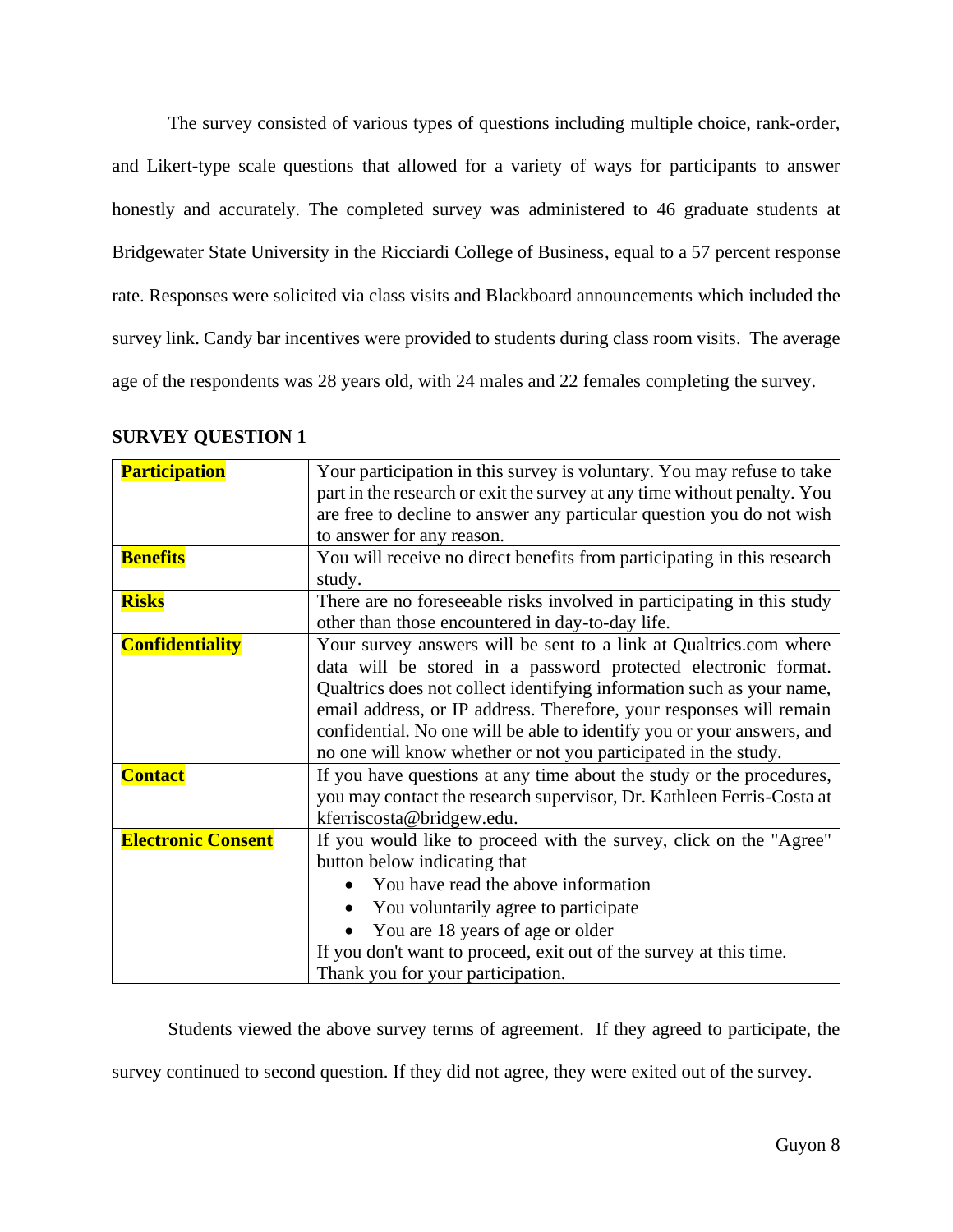# <span id="page-9-0"></span>**SURVEY QUESTIONS (2-28)**

| <b>Question 2</b>  | What BSU Career Service resources have you taken advantage of (check all that       |
|--------------------|-------------------------------------------------------------------------------------|
|                    | apply):                                                                             |
|                    | a) Attended BSU Career Fair(s)                                                      |
|                    | b) Attended Career Service workshop(s)                                              |
|                    | c) Attended BSU Etiquette Dinner(s)                                                 |
|                    | d) Visited the Career Services' office for information                              |
|                    | e) Visited the Career Services' website                                             |
|                    | f) Received help from a BSU Career Service professional                             |
|                    | g) None of the above                                                                |
| <b>Question 3</b>  | A career fair, also referred commonly as a job fair or career expo, is an event in  |
|                    | which employers, recruiters, and schools give information to potential employees.   |
|                    | Have you ever been to a career fair (BSU or other)?                                 |
|                    | a) Yes                                                                              |
|                    | b) No                                                                               |
| <b>Question 4</b>  | Would you be interested in learning how to get the most out of a career fair?       |
|                    | a) Yes                                                                              |
| <b>Question 5</b>  | b) No<br>Do you have a LinkedIn account?                                            |
|                    | a) Yes, but it needs to be updated                                                  |
|                    | b) Yes, and it is up-to-date                                                        |
|                    | $c)$ No                                                                             |
| <b>Question 6</b>  | Would you be interested in learning how to improve/create your LinkedIn account?    |
|                    | a) Yes                                                                              |
|                    | b) No                                                                               |
| <b>Question 7</b>  | Professional Networking involves connecting with others for career or business-     |
|                    | related reasons. How confident are you with your professional networking skills?    |
|                    | a) Very confident                                                                   |
|                    | b) Somewhat confident                                                               |
|                    | c) Not confident                                                                    |
| <b>Question 8</b>  | Would you be interested in learning how to improve your professional networking     |
|                    | skills?                                                                             |
|                    | a) Yes                                                                              |
|                    | b) No                                                                               |
| <b>Question 9</b>  | A mentor is someone willing to share their professional knowledge and expertise in  |
|                    | the field. Have you ever had a professional mentor?                                 |
|                    | a) Yes                                                                              |
|                    | b) No                                                                               |
| <b>Question 10</b> | Would you be interested in meeting a BSU Alumni mentor in your chosen field of      |
|                    | study?                                                                              |
|                    | a) Yes<br>b) No                                                                     |
| <b>Question 11</b> | Job shadowing is a career exploration activity that offers an opportunity to spend  |
|                    | time with a professional currently working in your career field of interest. Job    |
|                    | shadowing offers a chance to see what it's actually like working in a specific job. |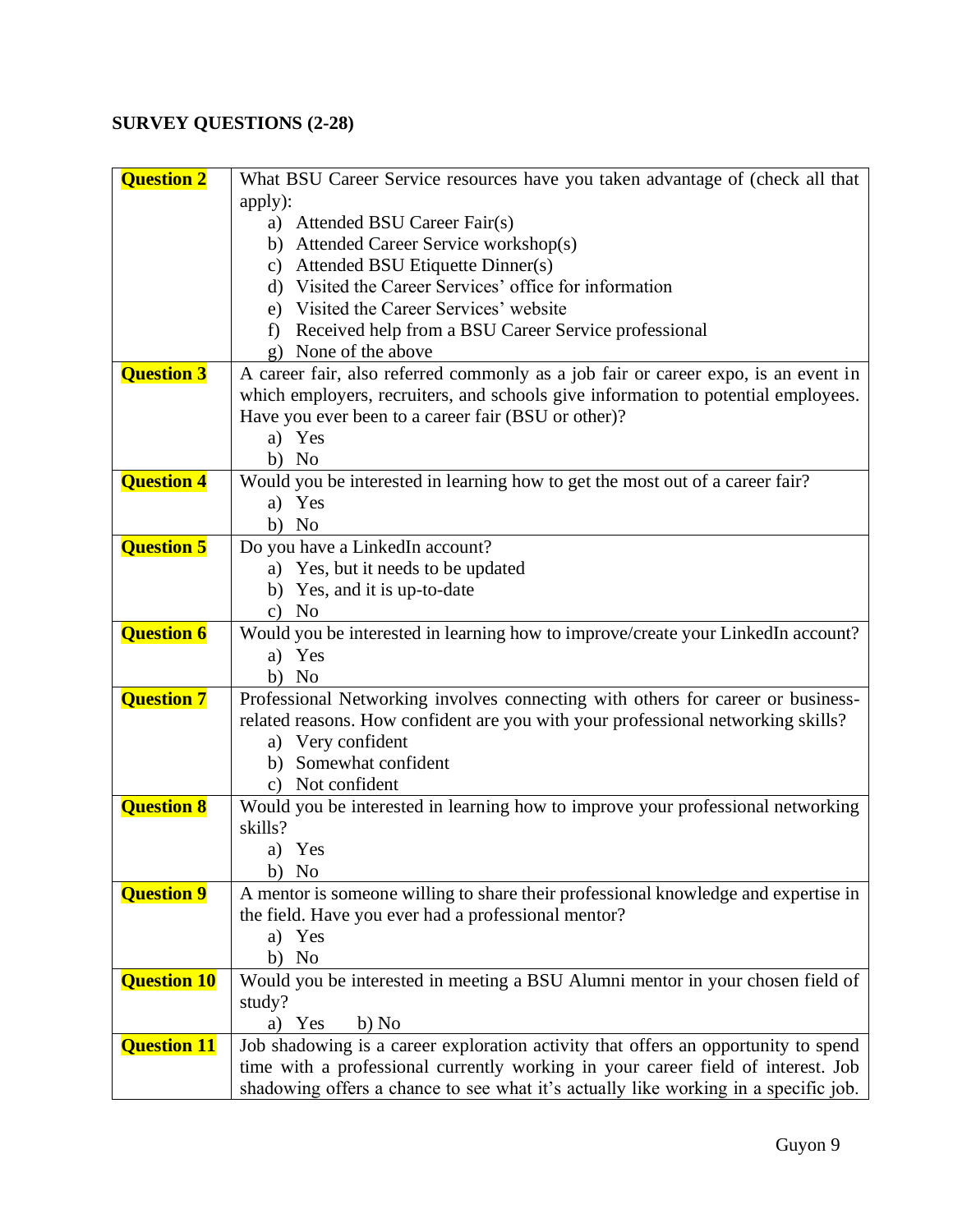|                    | Would you be interested in job shadowing a professional in your chosen field of                                                                                            |
|--------------------|----------------------------------------------------------------------------------------------------------------------------------------------------------------------------|
|                    | study?                                                                                                                                                                     |
|                    | a) Yes                                                                                                                                                                     |
|                    | b) No                                                                                                                                                                      |
| <b>Question 12</b> | An internship is a period of work experience offered by an employer to give students                                                                                       |
|                    | exposure to the working environment, often within a specific industry. They allow                                                                                          |
|                    | students to gain practical work experience, develop new skills, network, and apply<br>classroom theory in a professional setting. Have you ever done a college internship? |
|                    | a) Yes, and I DID earn college credit for my work.                                                                                                                         |
|                    | b) Yes, but I DID NOT earn college credit for my work.                                                                                                                     |
|                    | c) No, I have not done a college internship.                                                                                                                               |
| <b>Question 13</b> | Would you be interested in doing an internship?                                                                                                                            |
|                    | a) Yes, in my current field of study                                                                                                                                       |
|                    | b) Yes, but in a field different than the one I am currently studying $-I$ want to                                                                                         |
|                    | try something new                                                                                                                                                          |
|                    | c) No I am not interested                                                                                                                                                  |
| <b>Question 14</b> | A cover letter is a document sent with your resume to provide additional information                                                                                       |
|                    | on your skills and experience. The letter provides detailed information on why you                                                                                         |
|                    | are qualified for the job you are applying for. Have you ever written a cover letter?                                                                                      |
|                    | a) Yes                                                                                                                                                                     |
|                    | b) No                                                                                                                                                                      |
| <b>Question 15</b> | Would you be interested in learning how to improve your cover letter writing skills?                                                                                       |
|                    | a) Yes                                                                                                                                                                     |
|                    | b) No                                                                                                                                                                      |
| <b>Question 16</b> | A professional resume is a formal document submitted to job recruiters which                                                                                               |
|                    | represents an applicant's work experience.                                                                                                                                 |
|                    | a) Yes, but it needs to be updated                                                                                                                                         |
|                    | b) Yes, and it is up to date                                                                                                                                               |
|                    | c) No, I do not have a resume                                                                                                                                              |
| <b>Question 17</b> | How would you rate YOUR resume writing skills?                                                                                                                             |
|                    | Poor<br>a)                                                                                                                                                                 |
|                    | b) Good                                                                                                                                                                    |
| <b>Question 18</b> | c) Excellent                                                                                                                                                               |
|                    | Would you be interested in learning how to create/improve your resume?<br>a) Yes b) No                                                                                     |
| <b>Question 19</b> | How confident are you with your professional interviewing skills?                                                                                                          |
|                    | Very confident<br>a)                                                                                                                                                       |
|                    | Somewhat confident<br>b)                                                                                                                                                   |
|                    | Not confident<br>$\mathbf{c})$                                                                                                                                             |
| <b>Question 20</b> | A mock interview is an emulation of a job interview used for training purposes. The                                                                                        |
|                    | conversational exercise usually resembles a real interview as closely as possible, for                                                                                     |
|                    | the purpose of providing experience for a candidate. Have you ever done a mock                                                                                             |
|                    | interview?                                                                                                                                                                 |
|                    | a) Yes                                                                                                                                                                     |
|                    | No<br>b)                                                                                                                                                                   |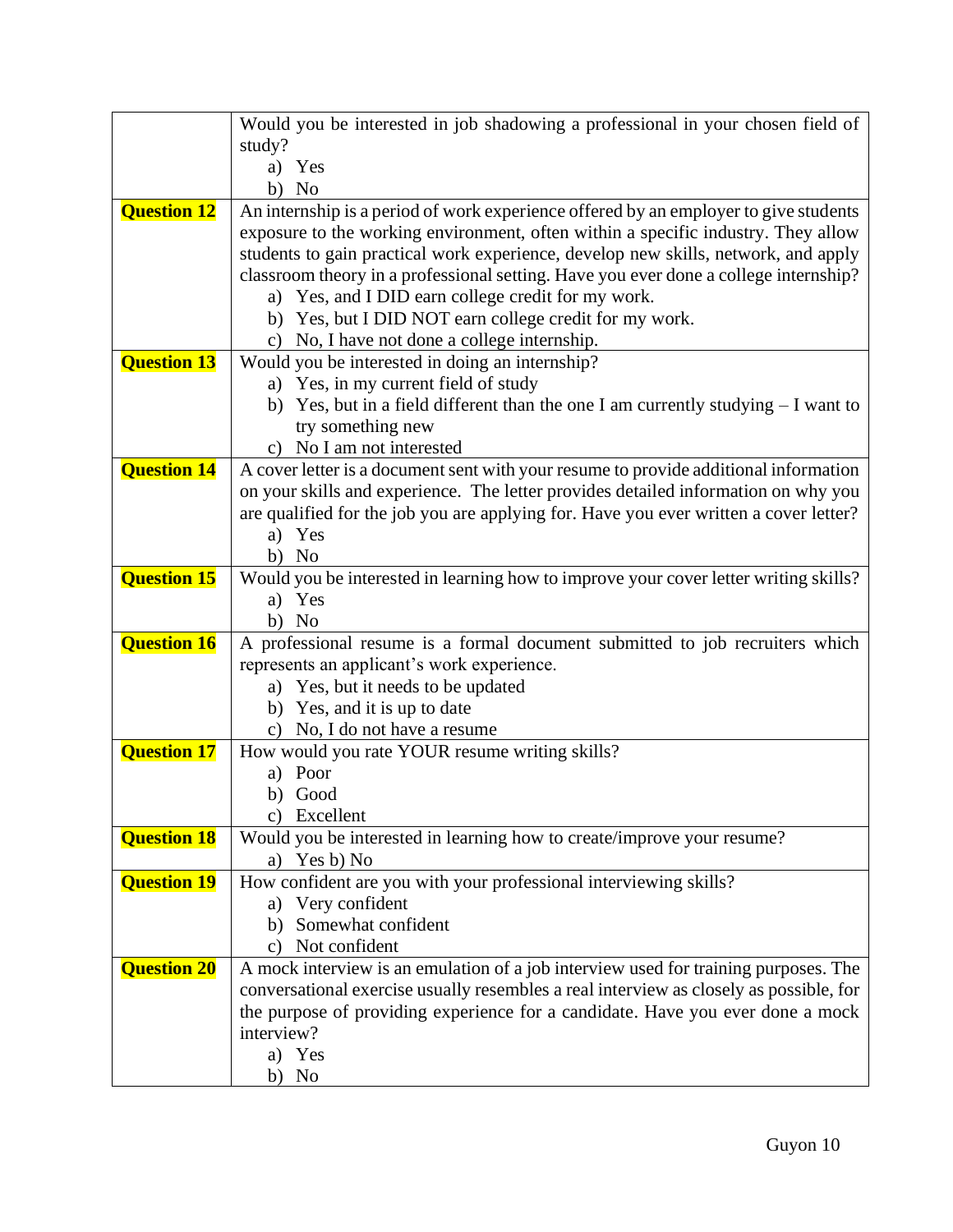<span id="page-11-0"></span>

| Would you be interested in learning how to improve your interviewing skills?<br>a) Yes                                                                                                                                                                                                            |
|---------------------------------------------------------------------------------------------------------------------------------------------------------------------------------------------------------------------------------------------------------------------------------------------------|
| $b)$ No                                                                                                                                                                                                                                                                                           |
| How confident are you in your overall abilities* to successfully transition from a<br>student to a professional? *skills include time management, etiquette, social norms,<br>attire/professional dress, and handling different cultures, personalities, and<br>backgrounds.<br>a) Very confident |
| b) Somewhat confident                                                                                                                                                                                                                                                                             |
| c) Not confident                                                                                                                                                                                                                                                                                  |
| Would you be interested in learning skills that would assist you in successfully<br>transitioning from a student to a professional?<br>a) Yes<br>$b)$ No                                                                                                                                          |
| Rank your interest (1 being the most interested, 5 being the least interested) in the<br>following ways to learn more about the <b>career skills</b> * mentioned in the survey.                                                                                                                   |
| *career skills include career fairs, mentorship, networking, job shadowing,                                                                                                                                                                                                                       |
| internship, writing a cover letter and resume, interviewing, and student to                                                                                                                                                                                                                       |
| professional transition.                                                                                                                                                                                                                                                                          |
| a) Out-of-class WORKSHOPS and GUEST SPEAKERS<br>b) A HYBRID (face2face and online) 1-3 credit course                                                                                                                                                                                              |
| c) A fully ONLINE 1-3 credit course                                                                                                                                                                                                                                                               |
| d) A fully ONLINE CERTIFICATION course                                                                                                                                                                                                                                                            |
| e) Visit CAREER SERVICES                                                                                                                                                                                                                                                                          |
| Are you $a(n)$                                                                                                                                                                                                                                                                                    |
| a) Undergraduate student                                                                                                                                                                                                                                                                          |
| b) Graduate student                                                                                                                                                                                                                                                                               |
| Upon graduation I will be (check all that apply):<br>a) CONTINUING in my current job                                                                                                                                                                                                              |
| b) STARTING a new job (accepted offer)                                                                                                                                                                                                                                                            |
| c) LOOKING for a new job                                                                                                                                                                                                                                                                          |
| d) CONTINUING my education                                                                                                                                                                                                                                                                        |
| e) OTHER                                                                                                                                                                                                                                                                                          |
| Gender                                                                                                                                                                                                                                                                                            |
| a) Male<br>c) Other<br>b) Female                                                                                                                                                                                                                                                                  |
| Age (in years, for example 22)<br>(fill in the blank)                                                                                                                                                                                                                                             |
|                                                                                                                                                                                                                                                                                                   |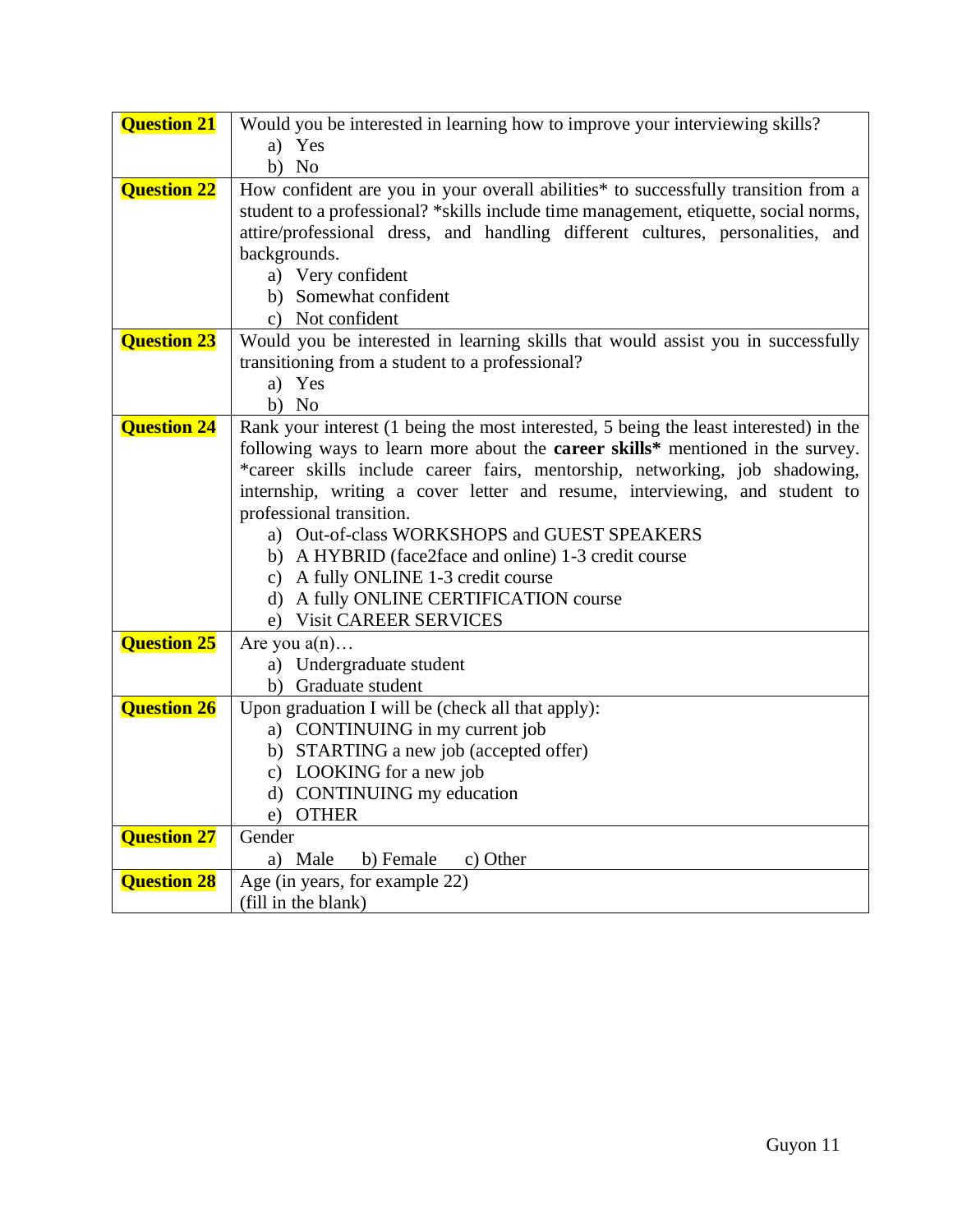## **RESULTS**

Below are the visual results and interpretations for each of the survey questions.



**Question 2** - What BSU Career Service resources have you taken advantage of? (Check all that apply).

Overall, question two showed 46 percent of students had never utilized any services provided by Career Services. According to a study conducted by Strada-Gallup, "43 percent of students have been to their institution's career services office or used related online resources more than once, and 34 percent have never visited the office or used the resources at all" (Strada-Gallup 2017). The number of BSU students not using career services is slightly above average, which may be influenced by all graduate students living off campus (housing available, Fall 2019) and the majority of students surveyed were currently employed either part or full time (as analyzed in a later question). The lack of time on campus and working off campus may attribute to the higher level of non-utilization of resources, which supports the development of a course that would incorporate career service resources into the curriculum.

**Question 3** - A career fair, also referred commonly as job fair or career expo, is an event in which employers, recruiters, and schools give information to potential employees. Have you ever been to a career fair (BSU or other)?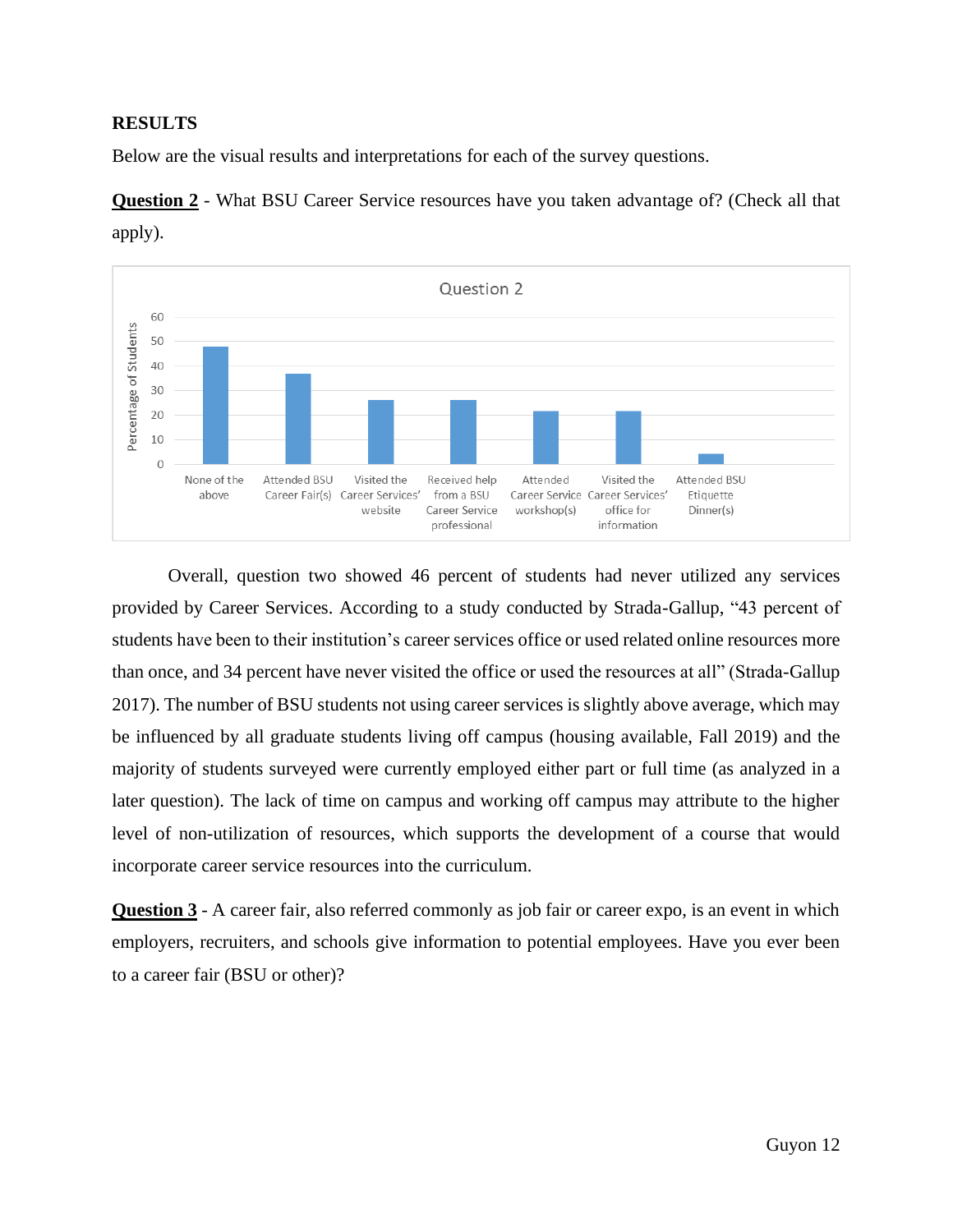

The majority of the students (29/46) had attended a career fair in the past, either at BSU or at another insitution. Career fairs are offered at BSU each semesters and students are strongly encouraged to attend.



**Question 4** - Would you be interested in learning how to get the most out of a career fair?

The majority of the students (30/46) were interested in learning how to benefit from attending a career fair. While most students were interested in learning more about career fairs, many students may already have experience with career fairs (see Question 2) or are currently in a stable job and have no intention of looking for a new one (see Question 25).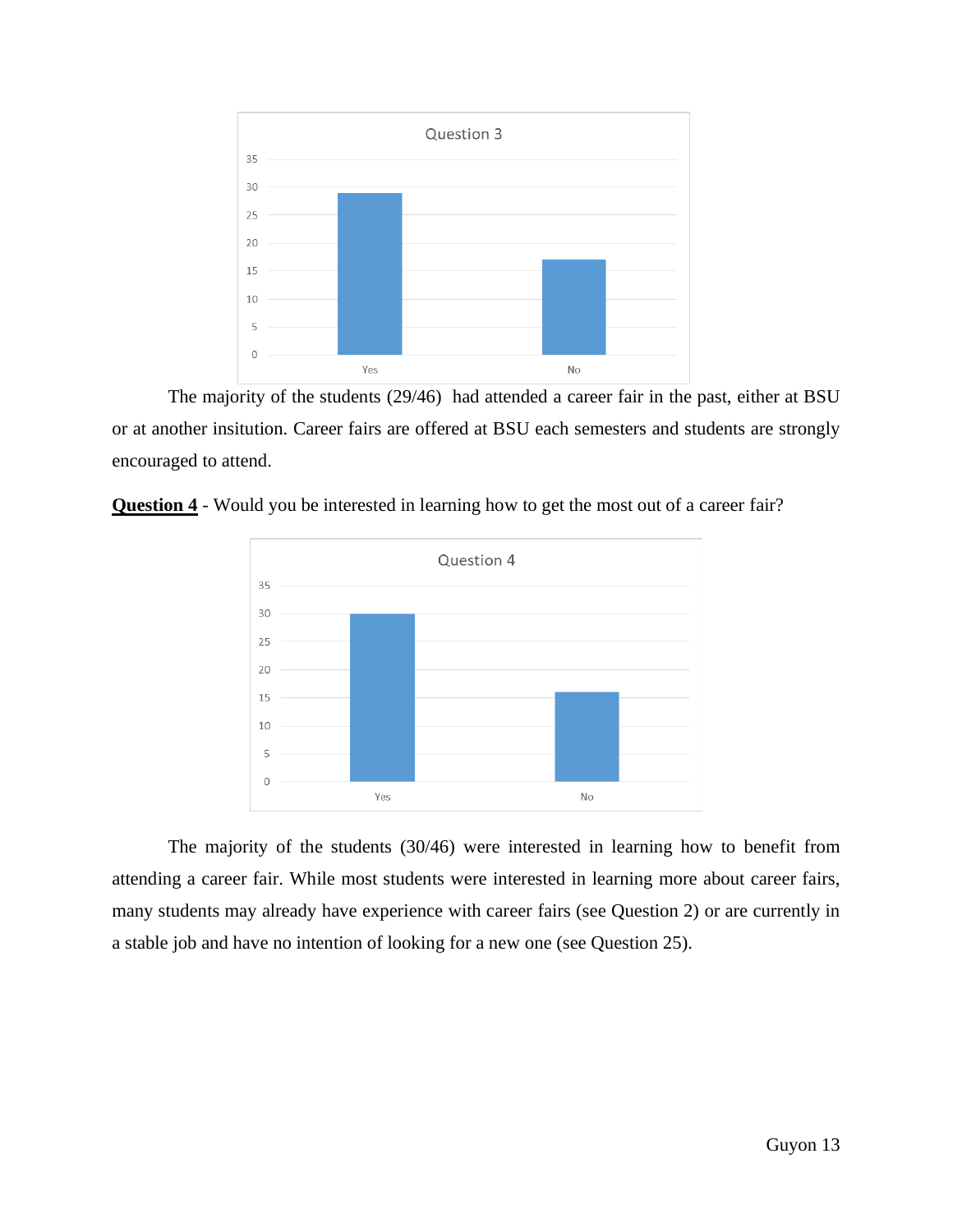

## **Question 5** - Do you have a LinkedIn account?

Results indicated 45 of the 47 students surveyed have LinkedIn accounts. The majority of respondents have up-to-date accounts (29) and 15 of them have accounts that need to be updated.





Of those surveyed, 38 students were interested in learning how to improve/create their LinkedIn account, while 8 students were not interested. On average, 64 percent of employers view LinkedIn accounts of potential employees (Robert Walters 2019). A student's LinkedIn account is an online extension of their resume and they should know how to present themselves professionally online.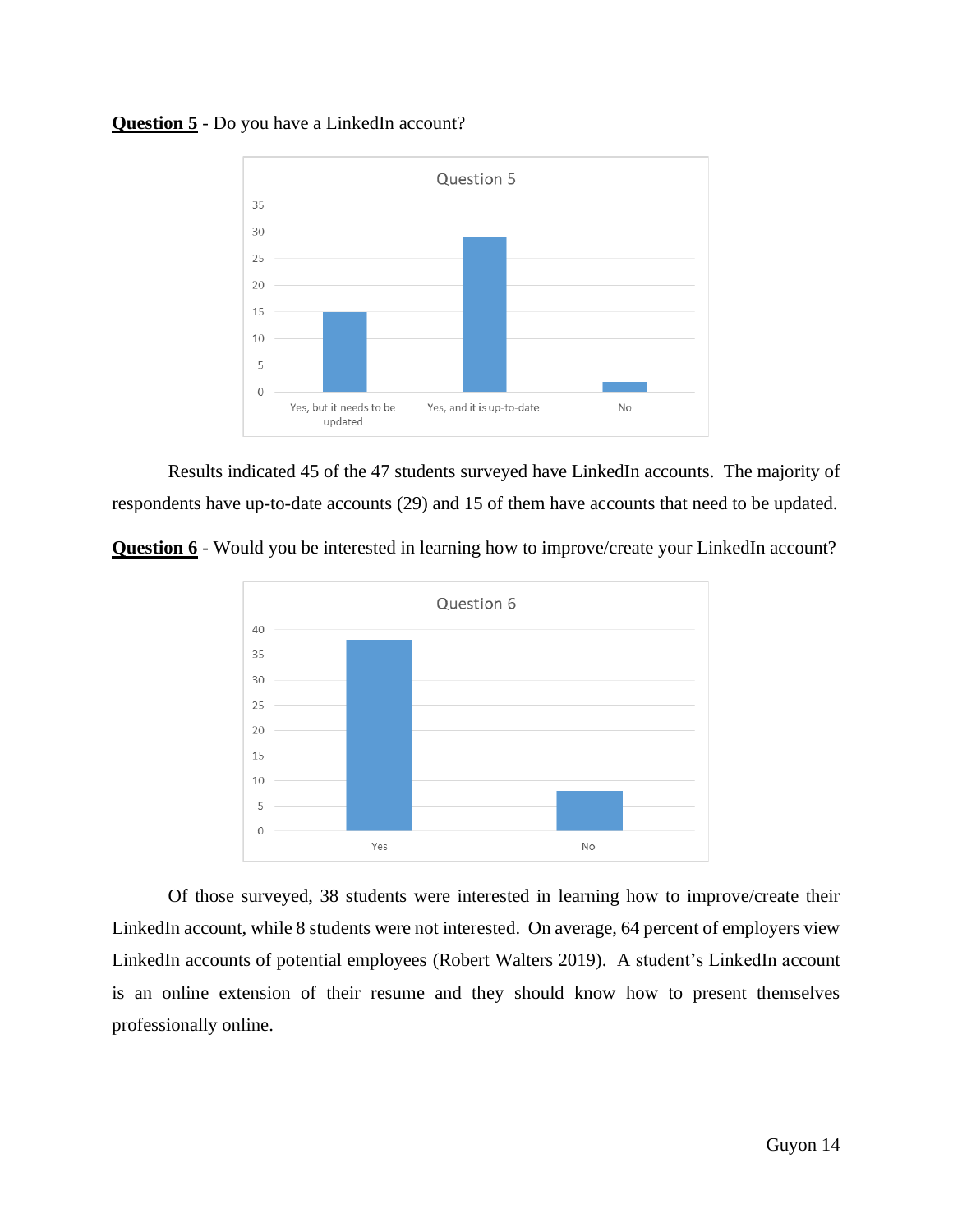**Question 7** - Professional networking involves connecting with others for career or businessrelated reasons. How confident are you with your professional networking skills?



The majority of students (38) reported some level of confidence with their professional networking skills, while only 8 did not feel confident at all. As graduate students and the average age being 28 years old, many of the participants may have networking experience. However, there is room for improvement with only 9 students feeling very confident in their skills.

**Question 8** - Would you be interested in learning how to improve your professional networking skills?



The majority of the students surveyed (41) were interested in learning how to improve their networking skills. Between 70 and 80 percent of jobs are acquired through networking (Belli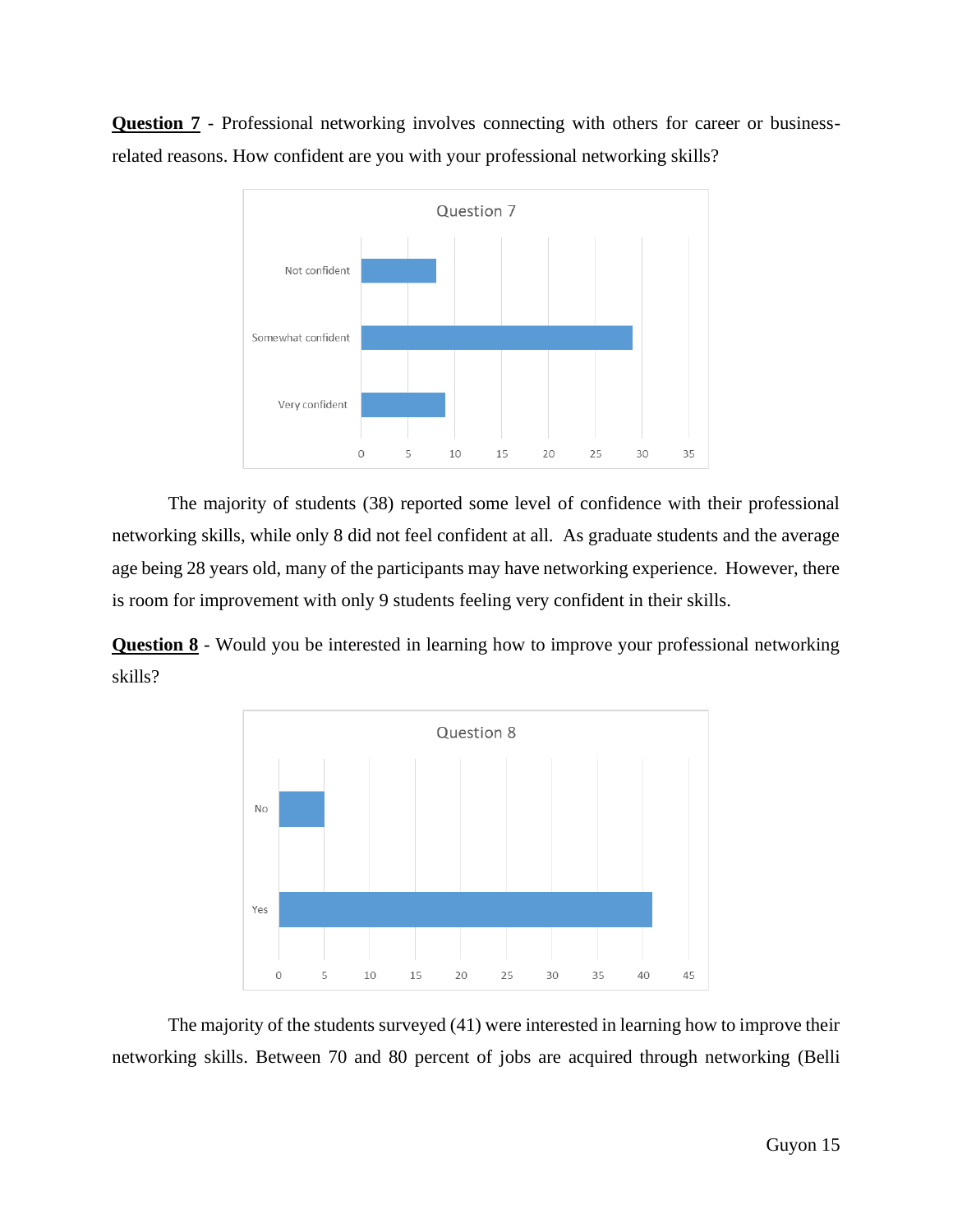2017). When students improve their networking skills and expand their personal and professional networks, they are increasing their career opportunities.

**Question 9** – A mentor is someone willing to share their professional knowledge and expertise in the field. Have you ever had a professional mentor?



The majority of students surveyed (25/46) have had a professional mentor in the past. BSU alumni are interested in working with students and mentorships could be a possibility.

**Question 10** - Would you be interested in meeting a BSU Alumni mentor in your chosen field of study?



Results indicated 34/46 students answered they would be interested in meeting a BSU Alumni mentor in their chosen field of study. With the majority of BSU students being first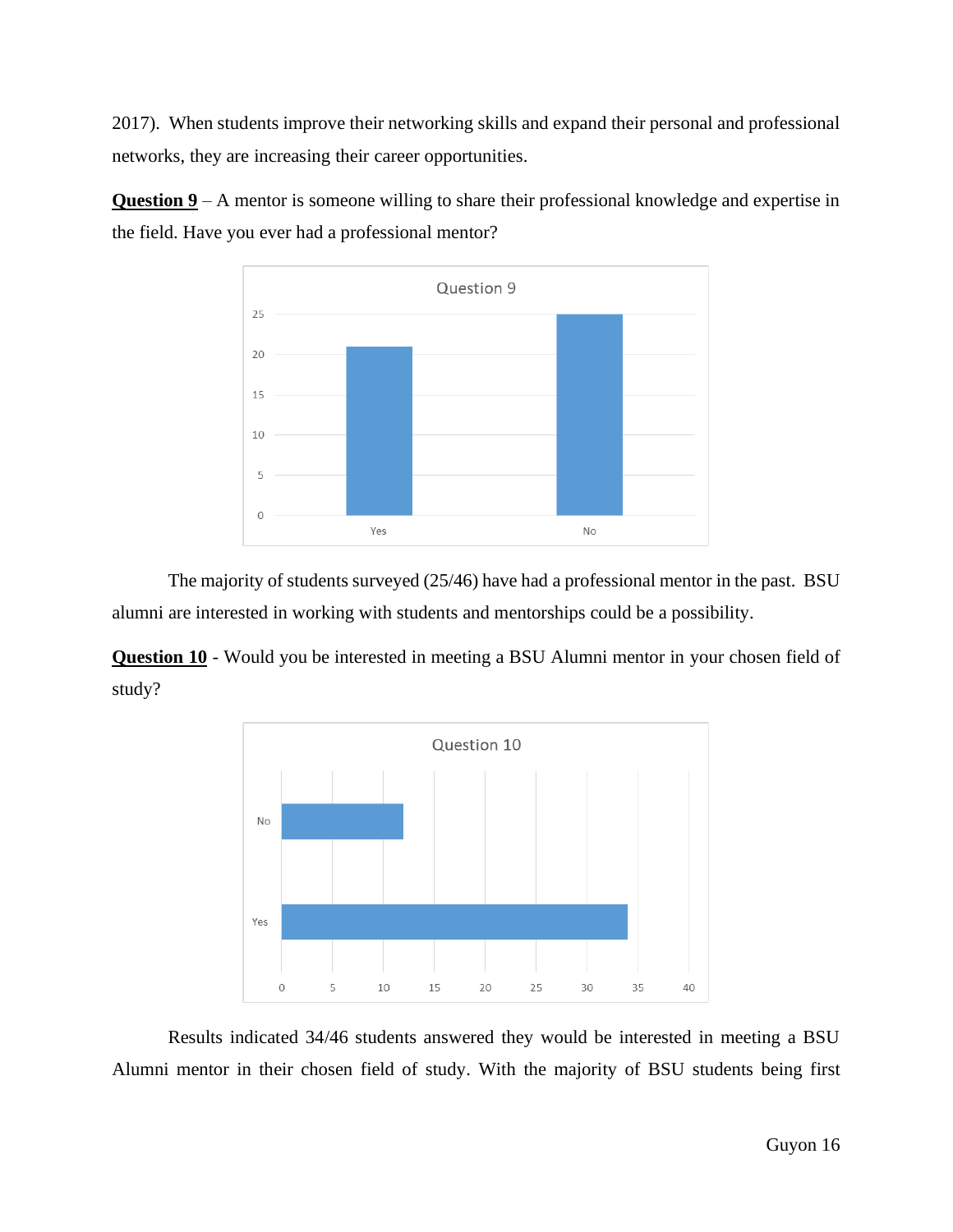generation college students, many of their parents' academic and career paths are not relatable to the students' and a mentorship could prove to be beneficial.

**Question 11** - Job shadowing is a career exploration activity that offers an opportunity to spend time with a professional currently working in your career field of interest. Job shadowing offers a chance to see what it's actually like working in a specific job.



Would you be interested in job shadowing a professional in your chosen field of study?

A total of 32/46 participants indicated an interest in job shadowing. Providing such an experience would allow students to see what a particular job was like and whether or not they are interested in a chosen career.

**Question 12** - An internship is a period of work experience offered by an employer to give students exposure to the working environment, often within a specific industry. They allow students to gain practical work experience, develop new skills, network, and apply classroom theory in a professional setting. Have you ever done a college internship?

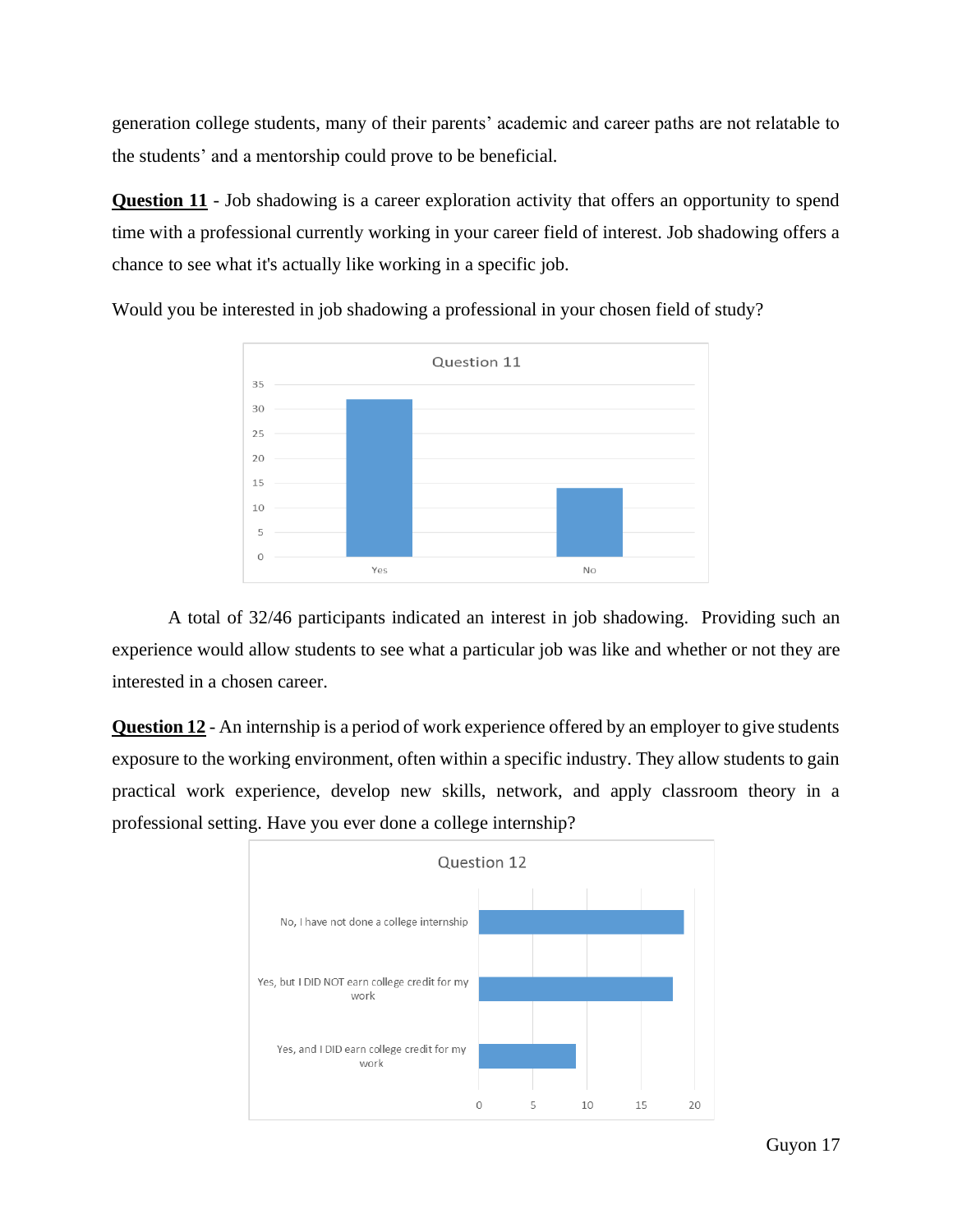Nine students earned college credit for their internship, 18 did not earn credit, and 19 have not completed an internship.



**Question 13** - Would you be interested in doing an internship?

Results indicated 27 of the 46 students have completed an internship as undergraduates or graduate students. A total of 20 students were interested in doing an internship either in their current field of study or in a different field (1 student). As indicated in a previous question, more than half of the students have already completed internships. Although an internship is a way for students to see what a particular job entails and provides them the opportunity to gain real-world work experience, most of the graduate students surveyed are full-time employees and simply do not have the time or need to complete an internship.

**Question 14** - A cover letter is a document sent with your resume to provide additional information on your skills and experience. The letter provides detailed information on why you are qualified for the job you are applying for. Have you ever written a cover letter?

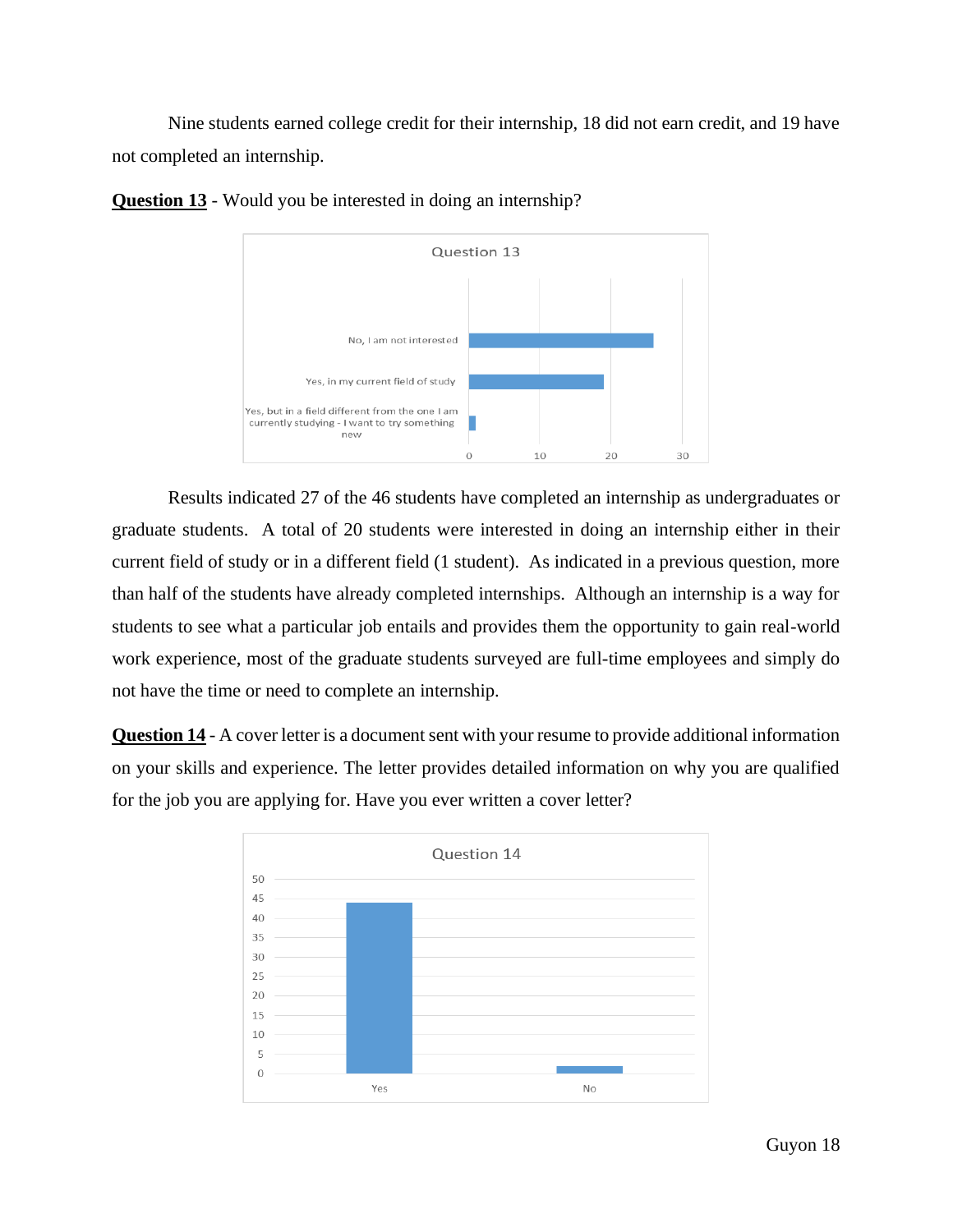

**Question 15** - Would you be interested in learning how to improve your cover letter writing skills?

The majority of the students surveyed (44/46) have experience in writing cover letters and 34/46 are interested in learning how to improve their cover letter writing skills.

**Question 16** - A professional resume is a formal document submitted to job recruiters which represents an applicant's work experience, education and skills. Do you have a resume?



**Question 17** - How would you rate YOUR resume writing skills?

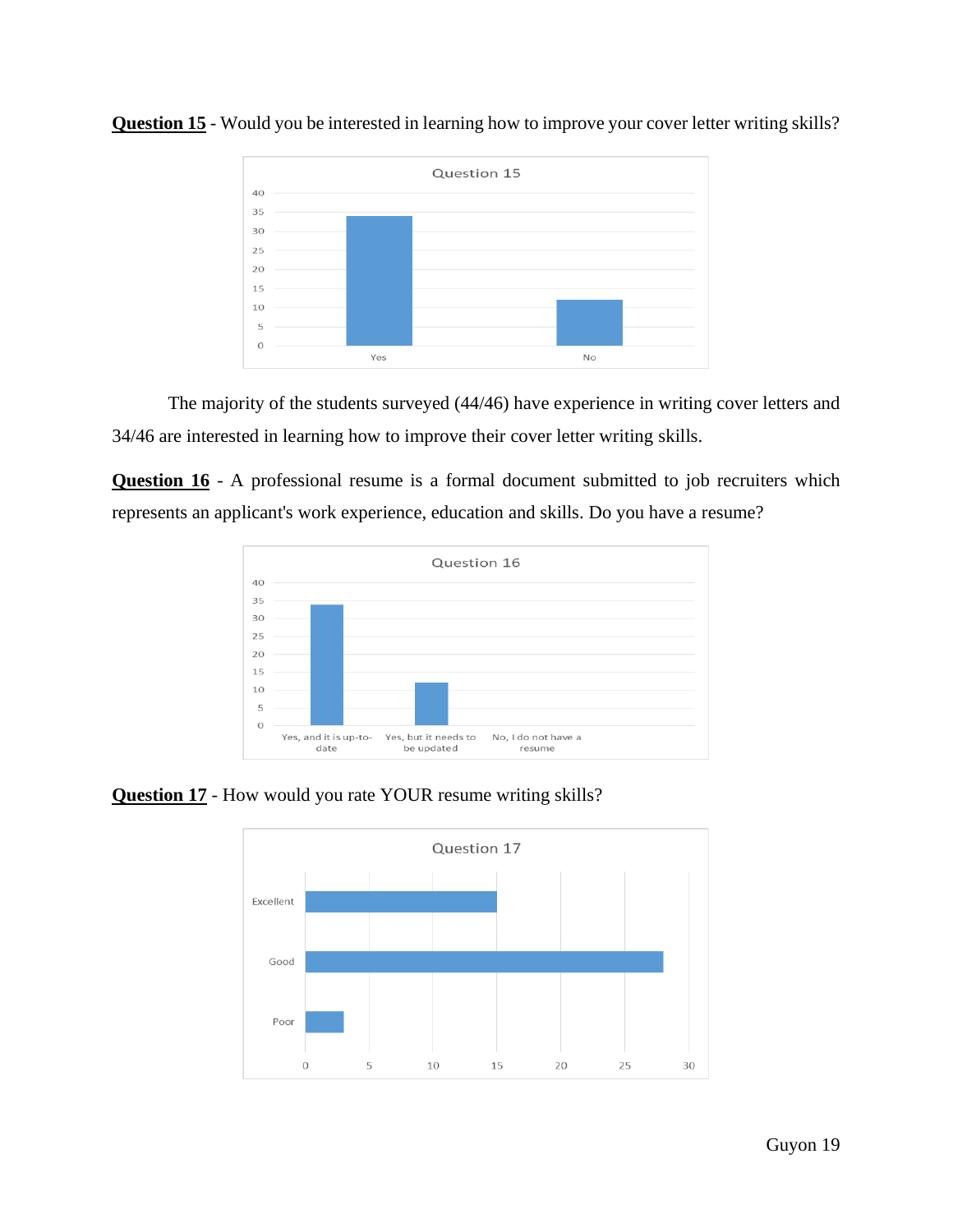**Question 18** - Would you be interested in learning how to create/improve your resume?



All of the students surveyed have a resume, while 12 indicated theirs needed to be updated. The majority of the students (43/46) rated their resume rating skills as good or better. Although all students have resumes, 38/46 were interested in learning how to improve their resumes. As a member of the work force, it is advantageous to always have an updated resume that is a true representation of your accomplishments and abilities. The ability to write a strong, professional resume is an asset to any graduate student.





The majority of the students (43/46) have a level of confidence in their professional interviewing skills, but there is room for improvement with only 22 percent being very confident.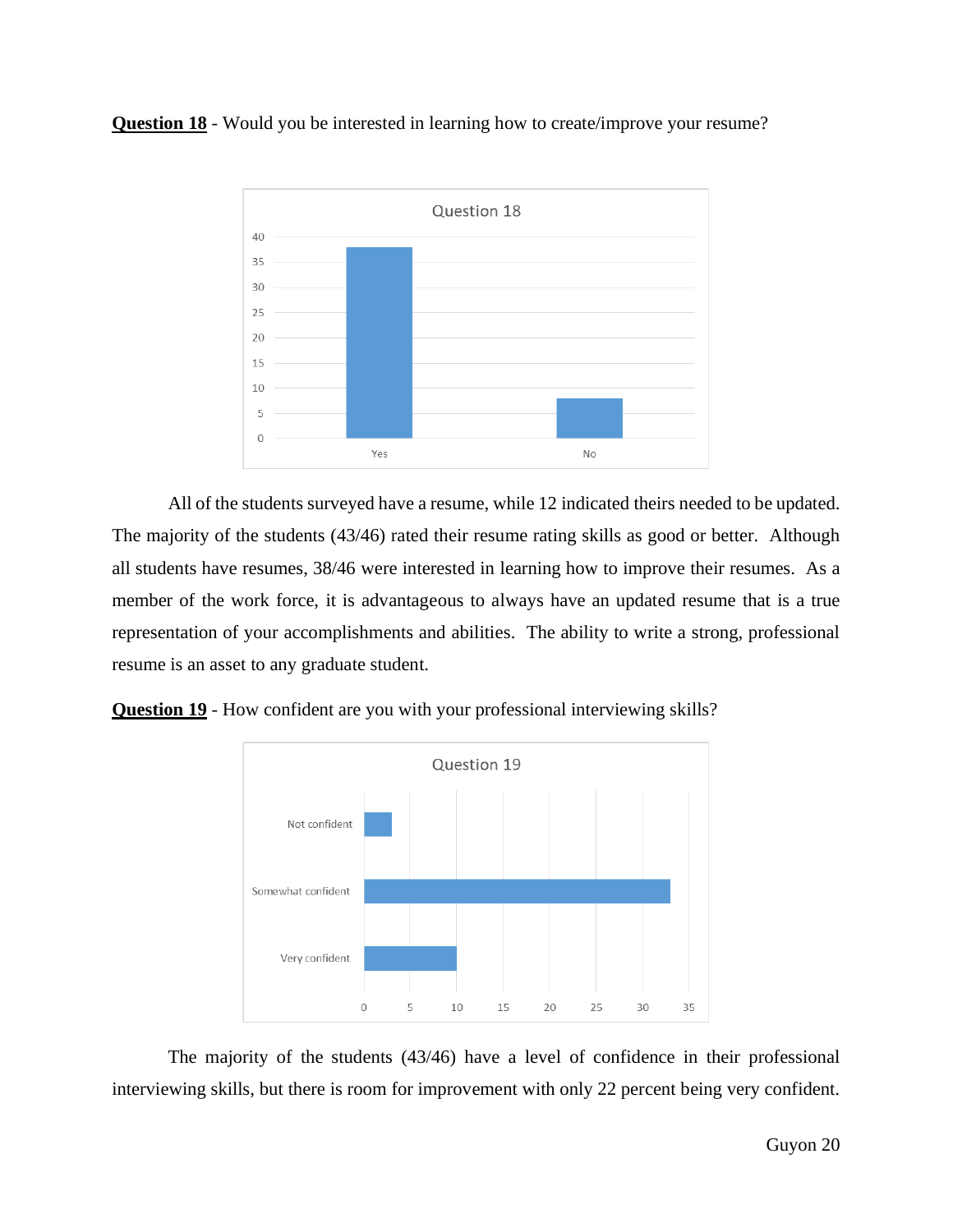**Question 20** - A mock interview is an emulation of a job interview used for training purposes. The conversational exercise usually resembles a real interview as closely as possible, for the purpose of providing experience for a candidate. Have you ever done a mock interview?



**Question 21**- Would you be interested in learning how to improve your interviewing skills?



Of those surveyed, 18 of the 46 students have done a mock interview and 39 students were interested in learning how to improve their interviewing skills. The graduate students' responses identify the importance of good interviewing skills and their interest in learning how to improve such skills.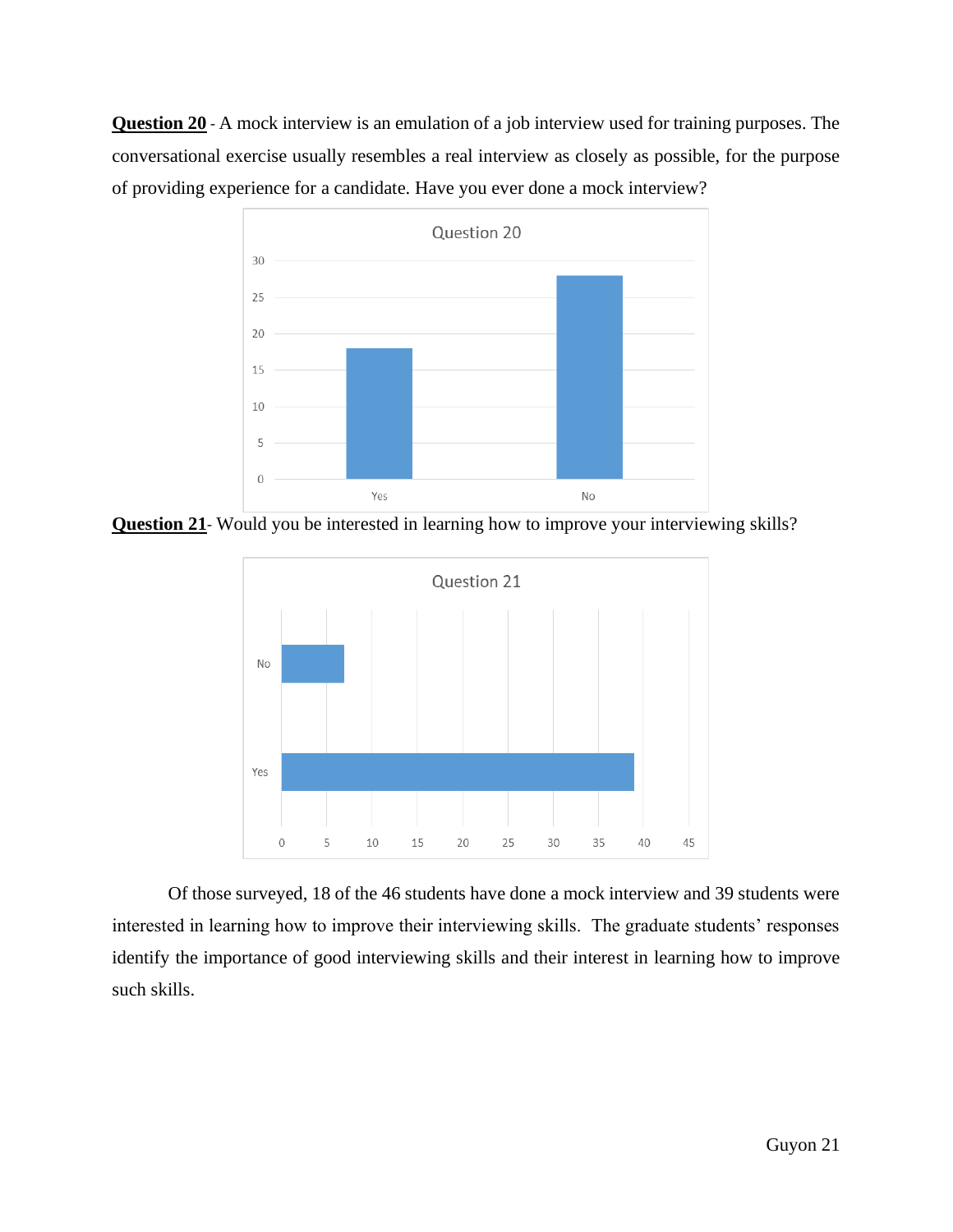**Question 22** - How confident are you in your overall abilities\* to successfully transition from a student to a professional? \*Skills include time management, etiquette, social norms, attire/professional dress, and handling different cultures, personalities, and backgrounds?



**Question 23** - Would you be interested in learning skills that would assist you in successfully transitioning from a student to a professional?



With the average age of the graduate students surveyed being 28 years old, it was expected that almost all of those surveyed (45/46) reported some level of confidence in their abilities to transition from student to professional. However, 70 percent of the students indicated they are interested in learning additional skills to improve their chances of success.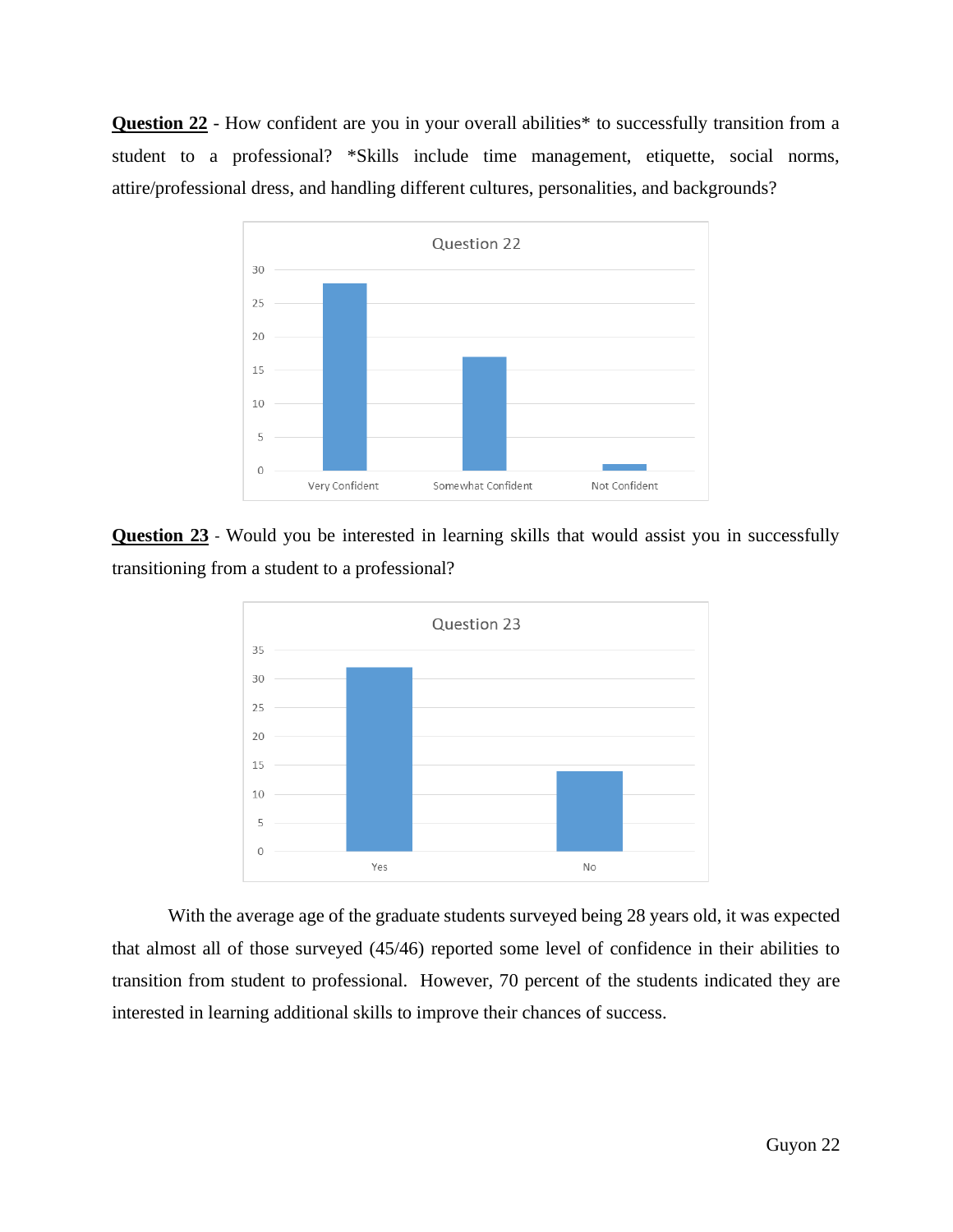**Question 24** - Rank your interest (1 being the most interested, 5 being the least interested) in the following ways to learn more about the career skills\* mentioned in this survey. \*Career skills include career fairs, mentor ship, networking, job shadowing, internship, writing a cover letter and resume, interviewing and student to professional transition.

| <b>MODALITY</b>                 |
|---------------------------------|
| 1. Credited Hybrid Course       |
| 2. Credited Online Course       |
| 3. Workshops and Guest Speakers |
| 4. Visit Career Services        |
| 5. Online Certification Course  |

The above table shows students' preferences (in rank order) for how they would like to receive information regarding the career skills and resources mentioned in the survey. Their first choice is for a credited hybrid course to be offered, followed by a credited fully online course. Workshops and guest speakers were also popular options and could easily be incorporated into the hybrid and online courses. Visiting career services, which is the main form of modality for students to access career resources, was at the lower end of the list along with an online certification course. Results of the preliminary qualitative study indicated students are pressed for time and unless they are getting paid or receiving credit for their efforts it is highly unlikely they will utilize any such resources. These results support these finding and indicate students are most interested in modalities that provide them with course credit.



**Question 26** - Upon graduation I will be (check all that apply):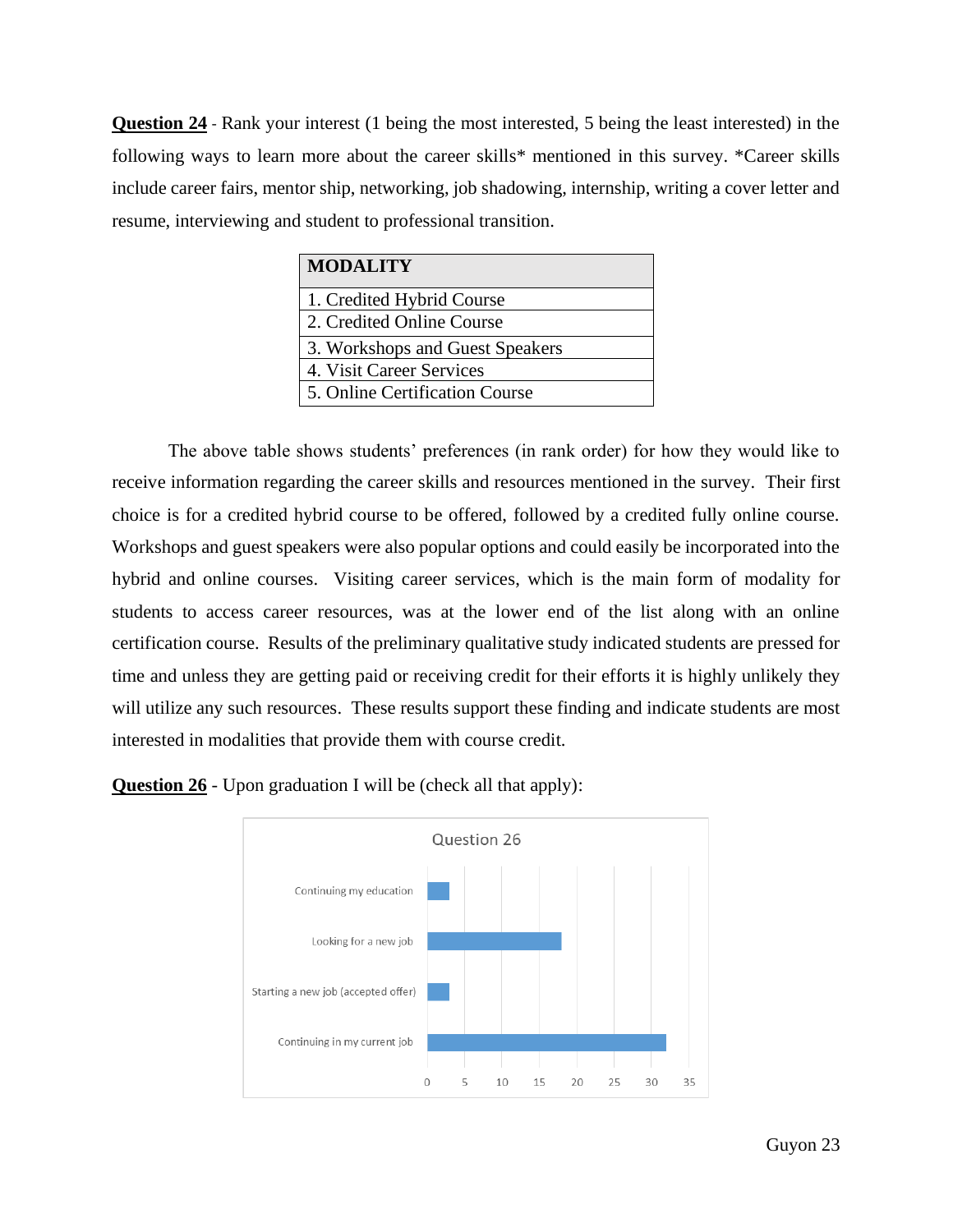The majority of the students (32) are planning to continue in their current job upon graduation, 3 students are starting a new job, 3 students are continuing their education, and 18 students will actively look for a new job upon graduation. Although the percentage of undergraduate students looking for jobs upon graduation would presumably be greater than the 40 percent of graduate students who indicated they will be job searching upon graduation, it is beneficial for all graduate students to have the opportunity and resources to improve their preparedness for the job search process. According to the Bureau of Labor Statistics (Number of Jobs Held 2017*)*, the average worker currently holds ten different jobs before age forty, and this number is projected to grow*.* Forrester Research (2015) predicts that today's youngest workers will hold twelve to fifteen jobs in their lifetime.

#### <span id="page-24-0"></span>**RECOMMENDATIONS**

The results of the survey are consistent with previous research findings of comparable institutions and show that the resources provided by Career Services are underutilized by the business graduate students here at Bridgewater State University. As stated earlier, with the majority of our students working (many full time), unless they are receiving course credit or getting paid they simply don't have the time to visit Career Services.

The first recommendation is to create a business hybrid elective course, offered to both undergraduate and graduate students. The course objectives would focus on the skills identified in the survey including resume writing, networking, interviewing, LinkedIn development, cover letter writing, and career fair navigation. The course information would be delivered through lecture, discussion, videos, podcasts, interactive learning, in-class workshops and guest speakers. Ultimately, the course would feature both in-class and online elements in order to appeal to students and their busy schedules, while also allowing for the most effective teaching of these skills through high impact learning techniques.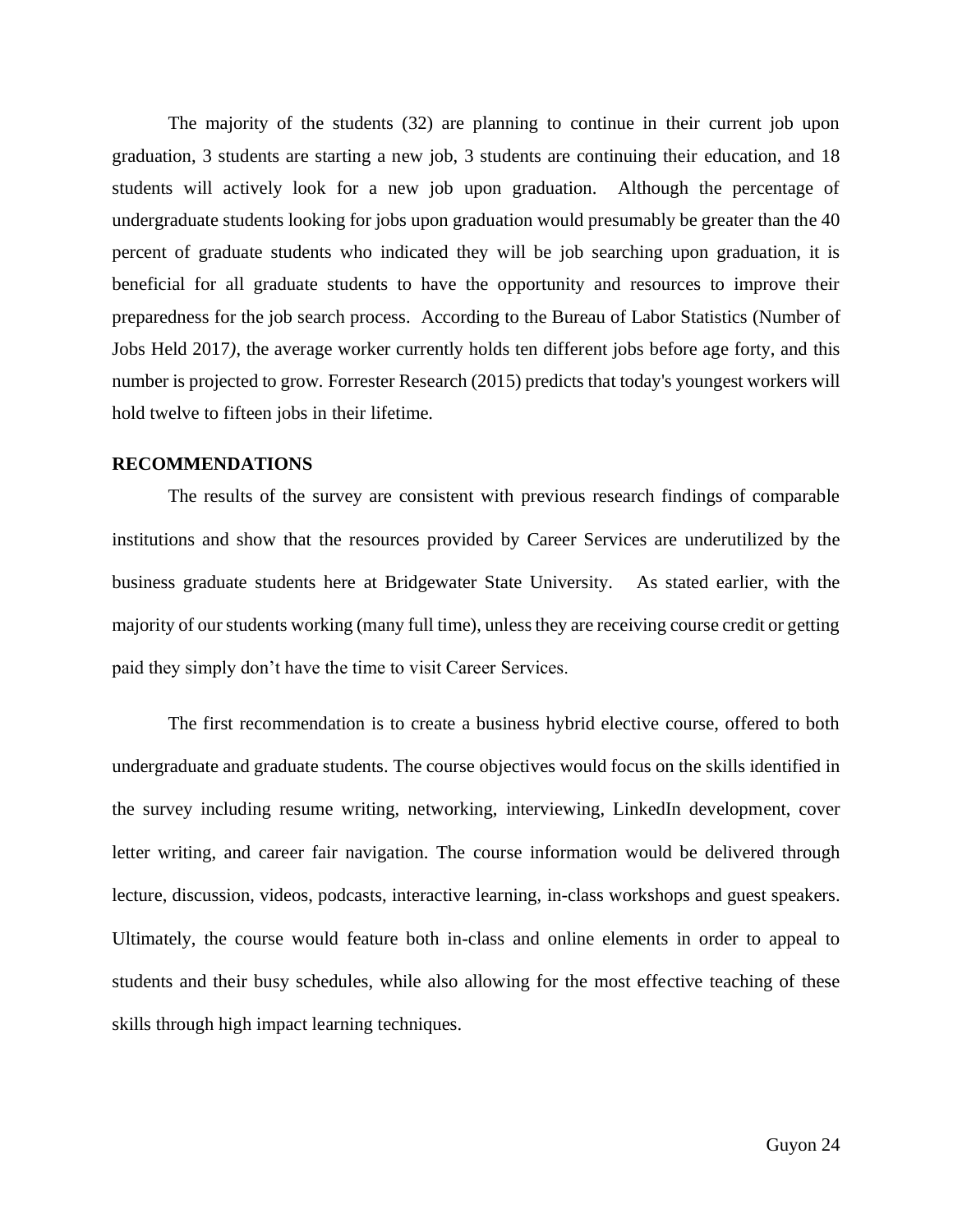Within the course, Career Services would sponsor workshops specifically designed for the business students on how to navigate a career fair, learn about job etiquette, and perform mock interviews. For maximum impact, professors would partner with Career Services to deliver information and enhance students' learning and preparedness for the job search process.

The course would also feature guest speakers from local businesses. The business professionals would share their work experiences, lessons learned throughout their careers, and suggestions on how to best transition from student to professional. The guest speakers can be alumni and/or professionals looking to hire from BSU and willing to impart their wisdom on students. Representatives from management, marketing, human resources, accounting, finance, and aviation organizations can provide a wide range of information for the business students.

Finally, the course would feature networking events for students and local business professionals. Students would connect with local business leaders and BSU alumni and have the opportunity to participate in job shadowing, mentorships, and internship.

#### <span id="page-25-0"></span>**CONCLUSION**

<span id="page-25-1"></span>Students are feeling unprepared for the job search process and the current ways of offering career service resources to students is ineffective. Study results indicate students are interested in learning more about these resources and the best way to provide them is to offer a credited course. Professors should partner with the professionals from Career Services to develop a course focused on increasing students' preparedness for the job search process and their chances for job search success. The information is the same it's the modality that needs to change to better meet the needs of the BSU students' time constraints due to school, work and family obligations.